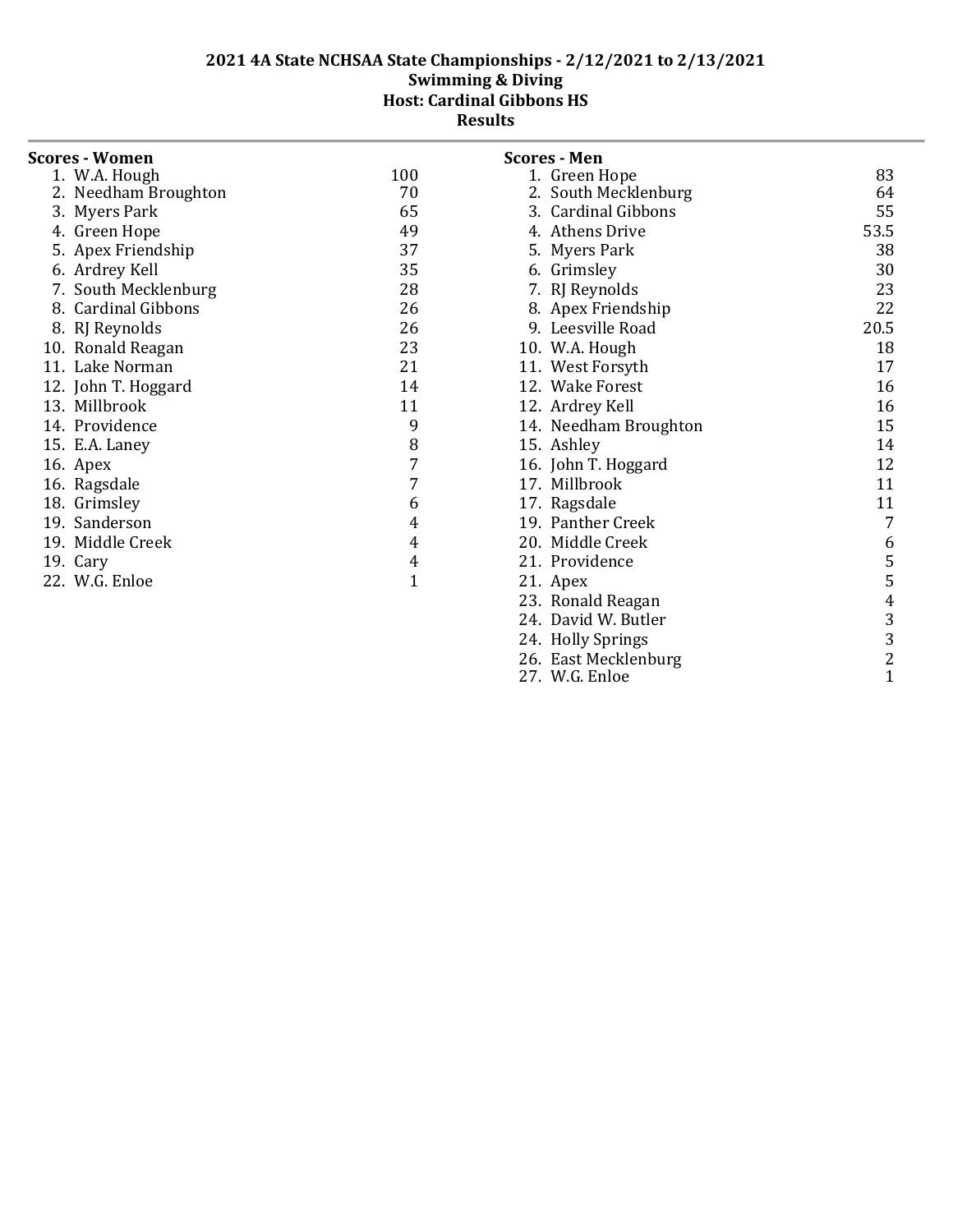| Event 1 | <b>Women 200 Yard Medley Relay</b><br>4A State Rec: 1:42.20 #<br>2018<br>State Record: 1:42.20 S 2018<br>1:44.21 AA-A<br>1:46.21 AA-C | <b>Leesville Road</b><br><b>Leesville Road</b>           |                                    |                                    |                |
|---------|---------------------------------------------------------------------------------------------------------------------------------------|----------------------------------------------------------|------------------------------------|------------------------------------|----------------|
|         | <b>Team</b>                                                                                                                           | Relay                                                    | <b>Seed Time</b>                   | <b>Finals Time</b>                 | <b>Points</b>  |
|         | 1 W.A. Hough<br>1) Amaya Hanley SR<br>26.04<br>28.43<br>24.50                                                                         | 2) Grace Rainey SO<br>24.01                              | 1:43.90<br>3) Elizabeth Sowards SR | 1:42.98 AA-A<br>4) Kyra Tonsil JR  | 18             |
|         | 2 Apex Friendship<br>1) Megan Legarth JR<br>27.36<br>28.79<br>25.62                                                                   | 2) Brooke Zettel SR<br>23.57                             | 1:45.92<br>3) Taylor Bloom SO      | 1:45.34 AA-C<br>4) Emma Szczuka FR | 14             |
|         | 3 Myers Park<br>1) Rowan Bartis SR<br>27.93<br>29.82<br>24.46                                                                         | 2) Sofia Plaza FR<br>23.64                               | 1:46.63<br>3) Kiley Wilhelm SO     | 1:45.85 AA-C<br>4) Maya Gendzel JR | 12             |
|         | 4 South Mecklenburg<br>1) Molly Donlan SO<br>26.34<br>26.33<br>30.80                                                                  | 2) Kate Harrison FR<br>23.49                             | 1:47.97<br>3) Haley Robinson SR    | 1:46.96<br>4) Katie Rauch SR       | 10             |
|         | 5 Ronald Reagan<br>1) Maddie Neal JR<br>27.56<br>29.87<br>25.08                                                                       | 2) Brianna Cottingham JR<br>24.58                        | 1:48.10<br>3) Reece Alexander SR   | 1:47.09<br>4) Abby Jennings JR     | 8              |
|         | 6 Green Hope<br>1) Samantha Allred JR<br>26.45<br>27.21<br>29.10                                                                      | 2) Keelan Cotter SO<br>24.36                             | 1:46.83<br>3) Sydney Morgan SR     | 1:47.12<br>4) Anna Long SR         | 6              |
|         | 7 Ardrey Kell<br>1) Emily Brown SR<br>30.46<br>27.11<br>27.46                                                                         | 2) Natalie Madrzykowski FR 3) Katherine Lang JR<br>22.47 | 1:49.32                            | 1:47.50<br>4) Teresa Ivan SR       | $\overline{4}$ |
|         | 8 Lake Norman<br>1) Hanani Dona JR<br>25.28<br>27.38<br>31.23                                                                         | 2) Isabella Anton SR<br>24.19                            | 1:49.33<br>3) Emma Stolberg JR     | 1:48.08<br>4) Madelyn Sursi SR     | $\overline{2}$ |
|         | 9 Apex<br>1) April Groce SR<br>30.70<br>25.45<br>29.17                                                                                | 2) Katya Ivanov FR<br>23.28                              | 1:49.47<br>3) Marisa White FR      | 1:48.60<br>4) Jiayu Fu SR          |                |
|         | 10 Millbrook<br>1) Alayna Carlson SR<br>27.09<br>32.53<br>26.16                                                                       | 2) Natalie Hughes SO<br>24.47                            | 1:50.90<br>3) Olivia Boulware JR   | 1:50.25<br>4) Sydney Hartis SR     |                |
|         | 11 John T. Hoggard<br>1) Tabitha Lac SO<br>29.18<br>28.56<br>30.64                                                                    | 2) Emma Johnson SR<br>23.08                              | 1:52.28<br>3) Sarah Pierson FR     | 1:51.46<br>4) Callie Parkes JR     |                |
|         | <b>Cardinal Gibbons</b><br>1) Claire Curzan JR<br>26.05<br>24.36<br>29.90                                                             | 2) Julie Lahiff SR<br>24.05                              | 1:44.99<br>3) Katie Mitchell SR    | DQ<br>4) Parker Bolduc SO          |                |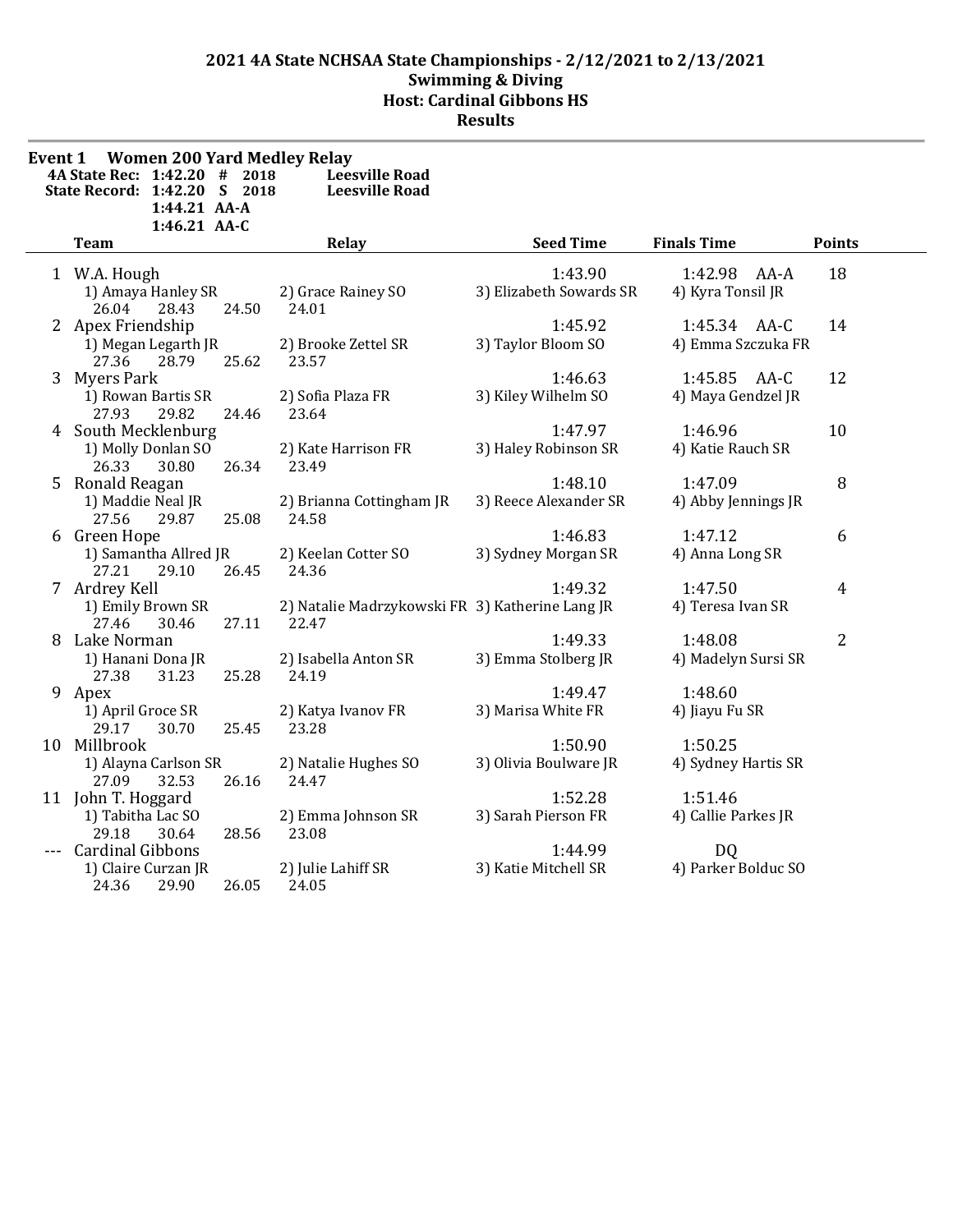| Event 2 | <b>Men 200 Yard Medley Relay</b><br>4A State Rec: 1:32.24 #<br>2020<br>State Record: 1:32.24 S 2020<br>1:33.21 AA-A<br>1:34.74 AA-C | <b>Green Hope</b><br><b>Green Hope</b> |                                      |                                        |                |
|---------|-------------------------------------------------------------------------------------------------------------------------------------|----------------------------------------|--------------------------------------|----------------------------------------|----------------|
|         | Team                                                                                                                                | Relay                                  | <b>Seed Time</b>                     | <b>Finals Time</b>                     | <b>Points</b>  |
|         | 1 Green Hope<br>1) Landon Lloyd FR<br>24.16<br>25.57<br>22.53                                                                       | 2) Michael Cotter JR<br>21.32          | 1:35.38<br>3) Jackson Pollard SR     | 1:33.58 AA-C<br>4) Ben Prucha SR       | 18             |
|         | 2 South Mecklenburg<br>1) Garrett Boone SR<br>22.85<br>25.95<br>24.19                                                               | 2) Coleman McCreery SR<br>22.01        | 1:36.25<br>3) Gavin Johnson JR       | 1:35.00<br>4) Michael Brashear JR      | 14             |
|         | 3 Cardinal Gibbons<br>1) Patrick Drake SR<br>24.85<br>26.39<br>23.12                                                                | 2) Tull Perkins SR<br>21.32            | 1:37.36<br>3) Kellen Russell JR      | 1:35.68<br>4) Joshua Moore JR          | 12             |
|         | 4 West Forsyth<br>1) Logan McDonald JR<br>24.15<br>26.30<br>24.07                                                                   | 2) Patrick McKenna SR<br>21.25         | 1:37.74<br>3) Leighton Jones JR      | 1:35.77<br>4) Alex Valliere JR         | 10             |
|         | 5 Athens Drive<br>1) Ryan Silver SR<br>23.81<br>28.11<br>22.95                                                                      | 2) Will Shearin SR<br>21.22            | 1:36.66<br>3) Joey Bridgham SR       | 1:36.09<br>4) Evan Carlson JR          | 8              |
|         | 6 Grimsley<br>1) Reilly Keaney SR<br>24.86<br>27.18<br>23.21                                                                        | 2) Patty Esposito SR<br>20.93          | 1:37.36<br>3) Noah Rock SO           | 1:36.18<br>4) Dax Harris JR            | 6              |
|         | 7 Ashley<br>1) Patrick Furbay SR<br>25.17<br>26.02<br>23.79                                                                         | 2) Mark Butner SR<br>21.47             | 1:36.16<br>3) Sean Setzer FR         | 1:36.45<br>4) Cian Post FR             | $\overline{4}$ |
|         | 8 Apex Friendship<br>1) Wyatt Pena JR<br>23.99<br>23.44<br>27.68                                                                    | 2) Will Juricak SO<br>21.42            | 1:36.46<br>3) Michael Bock JR        | 1:36.53<br>4) Logan Adley SO           | $\overline{2}$ |
|         | 9 Millbrook<br>1) Ross Noble JR<br>24.01<br>24.50<br>26.91                                                                          | 2) Reese Stoner SO<br>21.95            | 1:36.99<br>3) Zack Smith FR          | 1:37.37<br>4) Stamatis Paleocrassas JR |                |
|         | 10 Northwest Guilford<br>1) Brady Dole SO<br>24.52<br>26.68<br>23.90                                                                | 2) David Masneri FR<br>23.21           | 1:38.39<br>3) Alex Miroshnichekno SR | 1:38.31<br>4) Jacob Huitsing SO        |                |
|         | 11 Apex<br>1) John Chapman SR<br>24.98<br>27.42<br>24.01                                                                            | 2) Max Ayres JR<br>22.20               | 1:38.80<br>3) Avery Muir SR          | 1:38.61<br>4) Noah Armbruster SR       |                |
|         | 12 Providence<br>1) Jack Haywood FR<br>27.97<br>23.32<br>25.28                                                                      | 2) Ben Delmar SO<br>22.56              | 1:39.76<br>3) Owen Kirkpatrick SR    | 1:39.13<br>4) Grayson Ickes SO         |                |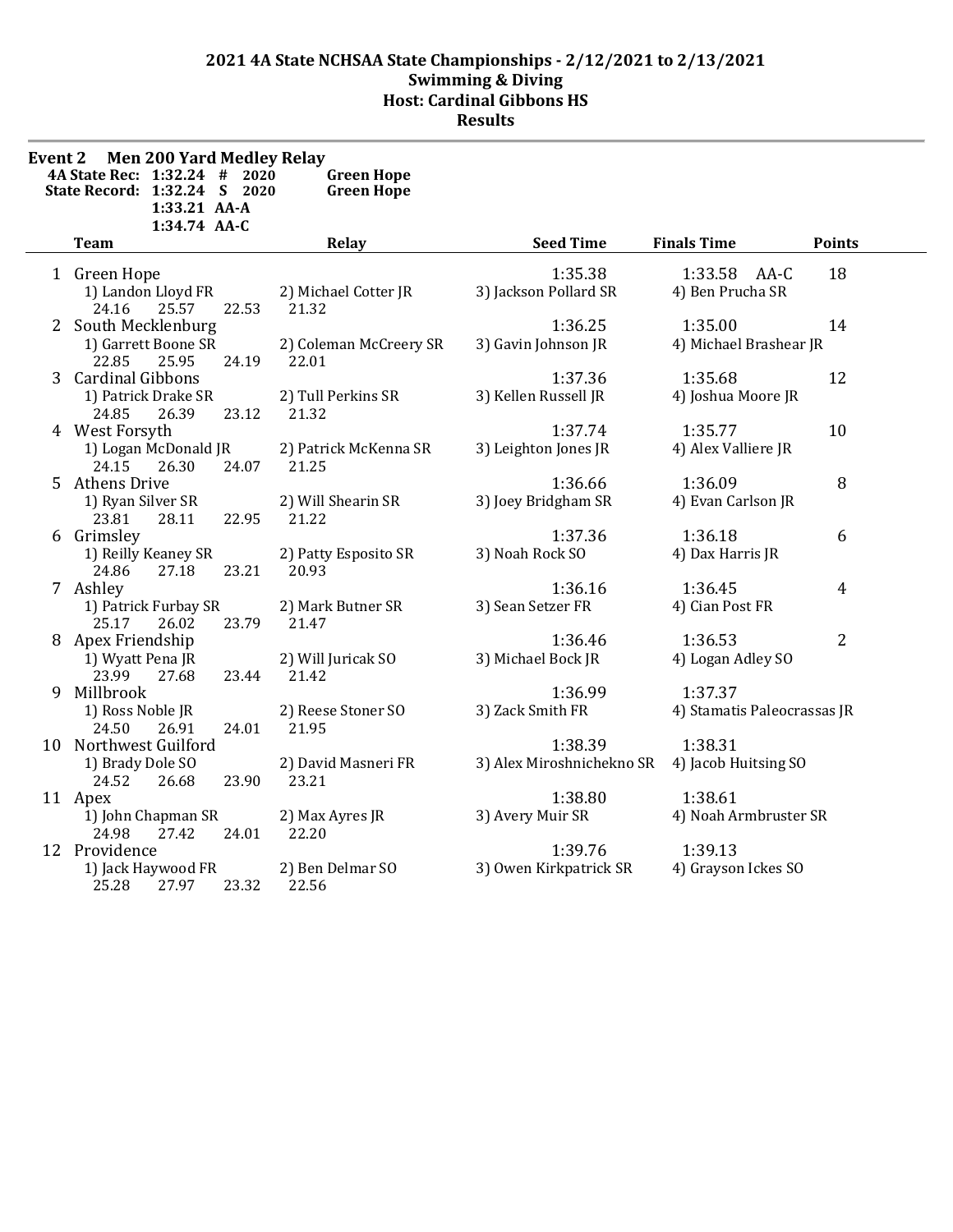|                                     | Event 3 Women 200 Yard Freestyle<br>4A State Rec: 1:46.47<br>#<br>State Record: 1:46.47<br>$\mathbf{S}$<br>1:48.74 AA-A<br>$1:50.57$ AA-C                                                                                         | 2015<br>2015      | Erika Brown (Hough, W.A.)<br>Erika Brown (Hough, W.A.)                                                                                                                                                                       |                                                                                                                                  |                                                                                                                                  |                        |                            |
|-------------------------------------|-----------------------------------------------------------------------------------------------------------------------------------------------------------------------------------------------------------------------------------|-------------------|------------------------------------------------------------------------------------------------------------------------------------------------------------------------------------------------------------------------------|----------------------------------------------------------------------------------------------------------------------------------|----------------------------------------------------------------------------------------------------------------------------------|------------------------|----------------------------|
|                                     | <b>Name</b>                                                                                                                                                                                                                       |                   | Yr School                                                                                                                                                                                                                    | <b>Seed Time</b>                                                                                                                 | <b>Finals Time</b>                                                                                                               |                        | <b>Points</b>              |
| 5.<br>b<br>8<br>9<br>10<br>11<br>12 | Morgan Razewski<br>Keelan Cotter<br>Katie Rauch<br>Katherine Carson<br>Reece Alexander<br>Makenna Wozny<br>Jenna Jacobs<br>Jennifer Adams<br>Clarissa Bezuidenhout<br>Katie Chignell<br><b>Stefanie Burgess</b><br>Caroline Stowe | SO.<br>SO.<br>SO. | JR W.A. Hough<br>Green Hope<br>SR South Mecklenburg<br>SR Green Hope<br>SR Ronald Reagan<br>SO Providence<br>Millbrook<br>SR Cary<br><b>Wake Forest</b><br>JR W.G. Enloe<br><b>JR</b> Cardinal Gibbons<br>JR David W. Butler | 1:49.11<br>1:48.49<br>1:51.57<br>1:52.84<br>1:51.85<br>1:51.54<br>1:51.86<br>1:52.14<br>1:54.04<br>1:54.28<br>1:55.13<br>1:55.45 | 1:46.74<br>1:48.48<br>1:50.16<br>1:51.16<br>1:51.19<br>1:51.50<br>1:51.61<br>1:53.18<br>1:53.62<br>1:53.66<br>1:54.89<br>1:57.14 | AA-A<br>$AA-A$<br>AA-C | 9<br>6<br>5<br>4<br>3<br>2 |

#### **Event 4 Men 200 Yard Freestyle**

| $\sim$                       |                |                          |
|------------------------------|----------------|--------------------------|
| 4A State Rec: 1:35.34 # 2019 |                | Jack Walker (Myers Park) |
| State Record: 1:35.34 S 2019 |                | Jack Walker (Myers Park) |
|                              | $1:38.40$ AA-A |                          |
|                              | 1:40.13 $AA-C$ |                          |

|    | <b>Name</b>       |     | Yr School                  | <b>Seed Time</b> | <b>Finals Time</b> |      | <b>Points</b> |
|----|-------------------|-----|----------------------------|------------------|--------------------|------|---------------|
|    | Michael Cotter    |     | JR Green Hope              | 1:37.99          | 1:36.49            | AA-A | 9             |
|    | 2 Dax Harris      |     | JR Grimsley                | 1:40.39          | 1:39.48            | AA-C |               |
| 3  | Spencer Freeman   |     | JR Myers Park              | 1:42.25          | 1:40.60            |      | 6             |
|    | 4 Tommy Frye      |     | SR W.A. Hough              | 1:42.57          | 1:41.00            |      | 5             |
|    | 5 Kellen Russell  |     | <b>IR</b> Cardinal Gibbons | 1:41.68          | 1:42.62            |      | 4             |
| 6  | Matthew Goembel   |     | JR Athens Drive            | 1:43.99          | 1:42.80            |      | 3             |
|    | Mathew Marsteiner |     | FR Leesville Road          | 1:42.70          | 1:43.03            |      |               |
| 8  | Chad Jacobs       | SO. | Millbrook                  | 1:43.47          | 1:43.21            |      |               |
| 9  | Graham Hohnbaum   |     | JR Myers Park              | 1:42.68          | 1:43.83            |      |               |
| 10 | David Quaresma    |     | JR Wake Forest             | 1:43.34          | 1:44.34            |      |               |
| 11 | James Bennison    |     | FR Heritage                | 1:43.95          | 1:44.91            |      |               |
| 12 | Seth Brodnick     |     | SR Leesville Road          | 1:44.13          | 1:46.95            |      |               |

#### **Event 5 Women 200 Yard IM**

| 4A State Rec: 1:56.77 # 2020 |                |  | Kiley Wilhelm (Myers Park) |  |
|------------------------------|----------------|--|----------------------------|--|
| State Record: 1:56.77 S 2020 |                |  | Kiley Wilhelm (Myers Park) |  |
|                              | $2:01.51$ AA-A |  |                            |  |
|                              | $2:03.64$ AA-C |  |                            |  |

|    | Name                  | Yr School            | <b>Seed Time</b> | <b>Finals Time</b> | <b>Points</b> |
|----|-----------------------|----------------------|------------------|--------------------|---------------|
|    | 1 Brooke Zettel       | SR Apex Friendship   | 1:57.92          | $1:56.71#AA-A$     | 9             |
|    | 2 Kiley Wilhelm       | SO Myers Park        | 1:58.07          | 1:56.89<br>AA-A    |               |
|    | 3 Grace Rainey        | SO W.A. Hough        | 2:01.34          | 2:02.13<br>AA-C    | 6             |
|    | 4 Elena Dry           | SO Needham Broughton | 2:04.65          | 2:03.36<br>AA-C    | 5             |
|    | 5 Sofia Plaza         | FR Myers Park        | 2:05.97          | 2:04.41            | 4             |
|    | 6 Taylor Bloom        | SO Apex Friendship   | 2:04.49          | 2:04.55            | 3             |
|    | 7 Katie Mohr          | JR RJ Reynolds       | 2:06.46          | 2:04.77            |               |
| 8  | Laura Davis           | SR Providence        | 2:05.53          | 2:05.37            |               |
| 9  | Maeren McGonigal      | FR Grimsley          | 2:05.38          | 2:06.88            |               |
| 10 | Karsen Pena           | SR Middle Creek      | 2:05.72          | 2:07.03            |               |
| 11 | Caroline Kozubowski   | SO Wakefield         | 2:07.97          | 2:07.18            |               |
| 12 | <b>Emily Campbell</b> | FR Sanderson         | 2:08.39          | 2:08.99            |               |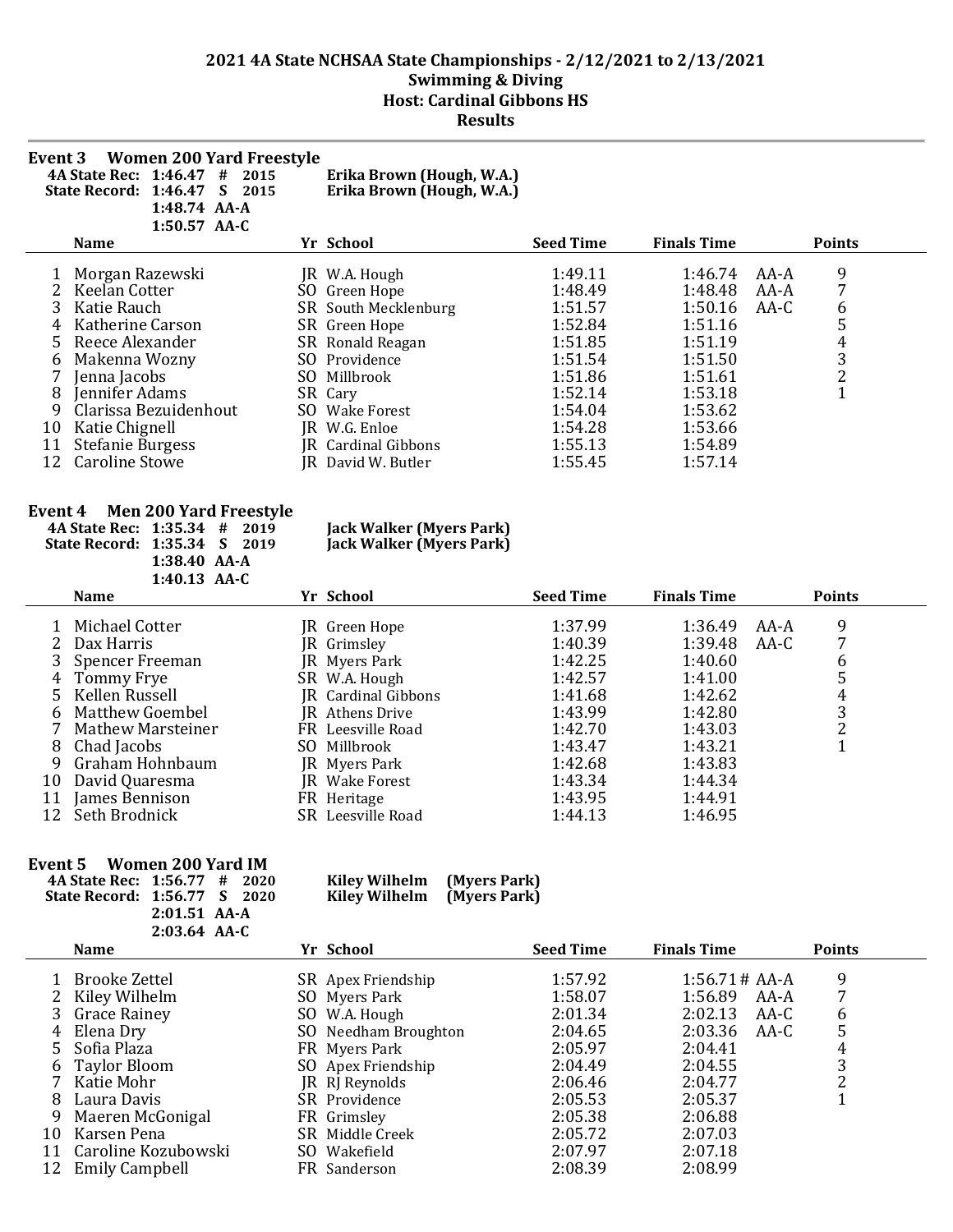| Event 6                                       | <b>Men 200 Yard IM</b><br><b>4A State Rec: 1:47.83</b><br>2020<br>#<br>S<br>State Record: 1:46.07<br>2021<br>1:49.57 AA-A<br>$1:51.57$ AA-C                                                                         |                 | <b>Michael Moore (Green Hope)</b><br><b>Baylor Nelson (Comm. Davidson)</b>                                                                                                                                               |                                                                                                                                  |                                                                                                                                  |              |                                                   |
|-----------------------------------------------|---------------------------------------------------------------------------------------------------------------------------------------------------------------------------------------------------------------------|-----------------|--------------------------------------------------------------------------------------------------------------------------------------------------------------------------------------------------------------------------|----------------------------------------------------------------------------------------------------------------------------------|----------------------------------------------------------------------------------------------------------------------------------|--------------|---------------------------------------------------|
|                                               | <b>Name</b>                                                                                                                                                                                                         |                 | Yr School                                                                                                                                                                                                                | <b>Seed Time</b>                                                                                                                 | <b>Finals Time</b>                                                                                                               |              | <b>Points</b>                                     |
| 3<br>4<br>5.<br>6<br>8<br>9<br>10<br>11<br>12 | Ryan Silver<br>Reilly Keaney<br>John Reese Taylor<br>John Chapman<br><b>Coleman McCreery</b><br>Colin Whelehan<br>Logan McDonald<br>Ross Noble<br>Thor Dyke<br>Flinn Hering<br><b>Tull Perkins</b><br>Jack Guenther | SO<br>IR.<br>IR | SR Athens Drive<br>SR Grimsley<br>SO Needham Broughton<br>SR Apex<br>SR South Mecklenburg<br>Green Hope<br>JR West Forsyth<br>Millbrook<br><b>Athens Drive</b><br>SR Page<br><b>SR</b> Cardinal Gibbons<br>JR Myers Park | 1:53.14<br>1:52.59<br>1:53.21<br>1:54.65<br>1:54.64<br>1:54.83<br>1:55.04<br>1:53.94<br>1:55.74<br>1:56.06<br>1:55.40<br>1:56.20 | 1:51.29<br>1:51.54<br>1:52.44<br>1:53.23<br>1:53.31<br>1:53.83<br>1:53.88<br>1:54.57<br>1:54.65<br>1:54.87<br>1:55.79<br>1:57.17 | AA-C<br>AA-C | 9<br>7<br>b<br>5<br>4<br>3<br>$\overline{2}$<br>1 |

# **Event 7 Women 50 Yard Freestyle 4A State Rec:** 22.54 # 2018

|    | <b>4A State Rec:</b><br><b>State Record:</b> | 22.54<br>#<br>22.54<br>S.<br>23.20 AA-A<br>23.54 AA-C | 2018<br>2018 | <b>Grace Countie (Leesville Road)</b><br><b>Grace Countie (Leesville Road)</b> |                  |                    |      |               |  |
|----|----------------------------------------------|-------------------------------------------------------|--------------|--------------------------------------------------------------------------------|------------------|--------------------|------|---------------|--|
|    | <b>Name</b>                                  |                                                       |              | Yr School                                                                      | <b>Seed Time</b> | <b>Finals Time</b> |      | <b>Points</b> |  |
|    | Teresa Ivan                                  |                                                       |              | SR Ardrey Kell                                                                 | 22.83            | $22.46#AA-A$       |      | 9             |  |
|    | Callie Parkes                                |                                                       |              | JR John T. Hoggard                                                             | 23.31            | 23.20              | AA-A | 7             |  |
| 3  | Jenna Grill                                  |                                                       |              | JR E.A. Laney                                                                  | 23.36            | 23.22              | AA-C | 6             |  |
| 4  | Olivia Gschwind                              |                                                       |              | SR Needham Broughton                                                           | 23.51            | 23.26              | AA-C | 5             |  |
| 5. | Elizabeth Sowards                            |                                                       |              | SR W.A. Hough                                                                  | 23.53            | 23.28              | AA-C | 4             |  |
| 6  | Maya Gendzel                                 |                                                       |              | <b>IR</b> Myers Park                                                           | 24.14            | 23.50              | AA-C | 3             |  |
|    | <b>Hailey Hicks</b>                          |                                                       |              | FR Sanderson                                                                   | 23.52            | 23.63              |      | 2             |  |
| 8  | <b>Taylor Morris</b>                         |                                                       |              | SO Needham Broughton                                                           | 24.16            | 23.68              |      |               |  |
| 9  | Jiavu Fu                                     |                                                       |              | SR Apex                                                                        | 23.45            | 23.90              |      |               |  |
| 10 | <b>Riley Willett</b>                         |                                                       |              | SO Page                                                                        | 24.28            | 24.14              |      |               |  |
| 11 | Nina Nugent                                  |                                                       |              | SO Heritage                                                                    | 24.13            | 24.16              |      |               |  |
| 12 | Morgan Kondratick                            |                                                       |              | SR Holly Springs                                                               | 24.17            | 24.44              |      |               |  |
|    |                                              |                                                       |              |                                                                                |                  |                    |      |               |  |

# **Event 8 Men 50 Yard Freestyle**

| <b>4A State Rec:</b> | $20.33 \# 2019$ | <b>Max Edwards (Reagan)</b>         |
|----------------------|-----------------|-------------------------------------|
| <b>State Record:</b> | 19.92 S 2019    | <b>Noah Henderson (W. Alamance)</b> |
|                      | 20.54 AA-A      |                                     |
|                      | 20.91 AA-C      |                                     |

|            | <b>Name</b>                                                                         | Yr School                                                                                            | <b>Seed Time</b>                          | <b>Finals Time</b>                                          | <b>Points</b>          |
|------------|-------------------------------------------------------------------------------------|------------------------------------------------------------------------------------------------------|-------------------------------------------|-------------------------------------------------------------|------------------------|
| $*3$<br>*3 | Garrett Boone<br>Diggory Dillingham<br>Victor Haxholdt<br>Alex Smyre<br>Will Parker | SR South Mecklenburg<br>SO Ardrey Kell<br>SR Athens Drive<br>SR Leesville Road<br>SR John T. Hoggard | 20.67<br>20.84<br>21.60<br>21.43<br>21.40 | $20.32 \# AA-A$<br>20.53<br>AA-A<br>21.31<br>21.31<br>21.38 | 9<br>5.50<br>5.50<br>4 |
|            | 6 Tiesyn Harris                                                                     | JR David W. Butler                                                                                   | 21.59                                     | 21.55                                                       | 3                      |
|            | Alex Valliere                                                                       | JR West Forsyth                                                                                      | 21.70                                     | 21.60                                                       |                        |
| 8.         | Owen Kirkpatrick                                                                    | SR Providence                                                                                        | 21.94                                     | 21.74                                                       |                        |
| 9          | Ben Prucha                                                                          | SR Green Hope                                                                                        | 22.00                                     | 21.79                                                       |                        |
| 10         | Logan Adley                                                                         | SO Apex Friendship                                                                                   | 21.66                                     | 21.83                                                       |                        |
| 11         | Wells Walker                                                                        | SO Needham Broughton                                                                                 | 21.64                                     | 21.88                                                       |                        |
| 12         | John Prucha                                                                         | JR Green Hope                                                                                        | 21.97                                     | 22.10                                                       |                        |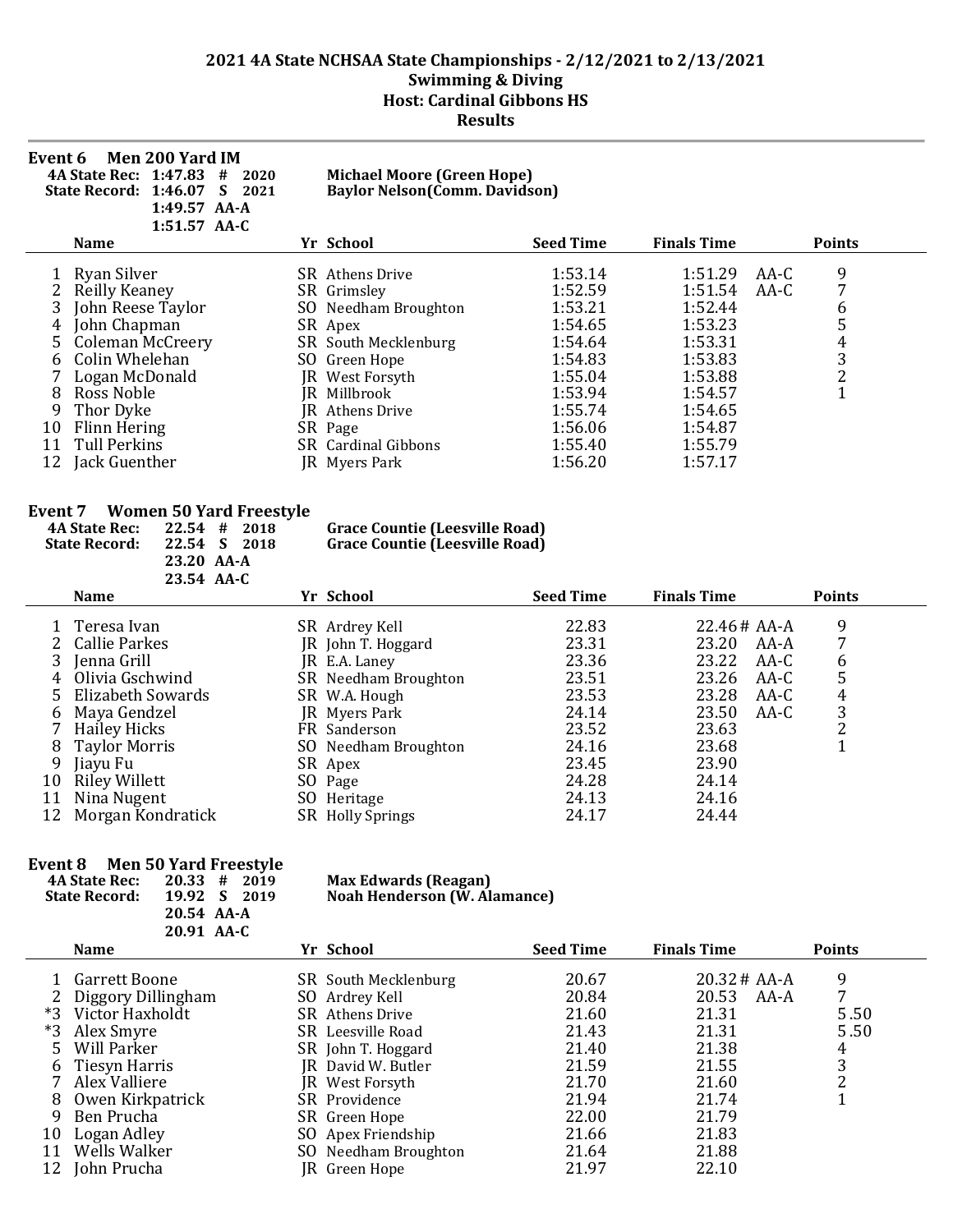| <b>Event 9</b> | <b>Women 1 mtr Diving</b><br><b>4A State Rec:</b><br>507.55<br>#<br>2015<br>511.60<br>S<br><b>State Record:</b><br>2015<br>375.00 AA-C |     | Kristen Hayden (Panther Creek)<br>Nikki Canale (Marvin Ridge) |        |                     |        |                      |
|----------------|----------------------------------------------------------------------------------------------------------------------------------------|-----|---------------------------------------------------------------|--------|---------------------|--------|----------------------|
|                | <b>Name</b>                                                                                                                            |     | Yr School                                                     |        | <b>Finals Score</b> |        | <b>Points</b>        |
|                | Andra Buchan                                                                                                                           |     | SR W.A. Hough                                                 | 450.70 | 433.35              | AA-C   | 9                    |
|                | Bayleigh Cranford                                                                                                                      |     | SO Ragsdale                                                   | 413.90 | 406.15              | AA-C   | 7                    |
|                | Tatum Church                                                                                                                           |     | SR Grimsley                                                   | 404.60 | 383.10              | $AA-C$ | 6                    |
|                | Ava Gilroy                                                                                                                             | IR. | W.A. Hough                                                    | 404.40 | 379.75              | $AA-C$ | 5                    |
| 5.             | Emma Studnek                                                                                                                           | SO. | Myers Park                                                    | 322.20 | 354.35              |        | 4                    |
| 6              | Shea Herrick                                                                                                                           |     | SO Lake Norman                                                | 320.90 | 352.35              |        | 3                    |
|                | Chloe Perkins                                                                                                                          |     | FR Cardinal Gibbons                                           | 324.60 | 327.45              |        | $\overline{c}$       |
| 8              | Rachel Rozansky                                                                                                                        |     | SR W.G. Enloe                                                 | 290.70 | 318.00              |        | $\blacktriangleleft$ |
| 9              | Morgan Skalsky                                                                                                                         |     | SR Lake Norman                                                | 337.95 | 233.55              |        |                      |
| 10             | Colleen Quinlivan                                                                                                                      |     | SR Cary                                                       | 254.70 | 211.05              |        |                      |
|                | Abigail Studnek                                                                                                                        |     | SO Myers Park                                                 | 330.90 | 210.30              |        |                      |
| 12             | Sabrina Holene                                                                                                                         | SR  | Millbrook                                                     | 270.20 | 176.45              |        |                      |

#### **Event 10 Men 1 mtr Diving**

#### **4A State Rec: 637.30 # 2008 Nick McCroy(East Chapel Hill) State Record: 637.30 S 2008 Nick McCroy(East Chapel Hill)**

|       | 375.00 AA-C      |                         |        |                     |               |
|-------|------------------|-------------------------|--------|---------------------|---------------|
|       | <b>Name</b>      | Yr School               |        | <b>Finals Score</b> | <b>Points</b> |
|       | Whit Andrus      | SR RJ Reynolds          | 502.15 | 486.10              | 9<br>AA-C     |
|       | Jason Bunn       | SR John T. Hoggard      | 445.20 | 456.50              | 7<br>AA-C     |
|       | Dean Treanor     | SO W.A. Hough           | 438.75 | 431.25              | AA-C<br>6     |
|       | 4 Peter Edin     | <b>SR</b> Panther Creek | 433.95 | 424.35              | 5<br>AA-C     |
|       | 5 John Dymond    | JR Ronald Reagan        | 389.85 | 421.10              | AA-C<br>4     |
| - 6 - | Chase Koncz      | SO Apex Friendship      | 360.10 | 413.20              | 3<br>AA-C     |
|       | James Gourlay    | JR South Mecklenburg    | 413.70 | 408.95              | 2<br>AA-C     |
| 8     | John Walakovits  | JR South Mecklenburg    | 373.15 | 380.05              | AA-C          |
| 9     | Ethan Graff      | SR Grimsley             | 395.50 | 272.00              |               |
| 10    | William Sullivan | FR Middle Creek         | 388.30 | 266.30              |               |
| 11    | Martin Kinney    | SR Needham Broughton    | 360.70 | 261.60              |               |
| 12.   | Peyton McCallum  | SO Millbrook            | 309.35 | 210.65              |               |

#### **Event 11 Women 100 Yard Butterfly**

| Event 11 |                               | <b>Women 100 Yard Butterfly</b> |                                      |                  |                    |      |               |
|----------|-------------------------------|---------------------------------|--------------------------------------|------------------|--------------------|------|---------------|
|          | <b>4A State Rec:</b><br>50.35 | #<br>2020                       | <b>Claire Curzan (Cardinal Gibb)</b> |                  |                    |      |               |
|          | <b>State Record:</b><br>50.35 | S.<br>2020                      | <b>Claire Curzan (Cardinal Gibb)</b> |                  |                    |      |               |
|          | 54.42 AA-A                    |                                 |                                      |                  |                    |      |               |
|          | 55.49 AA-C                    |                                 |                                      |                  |                    |      |               |
|          | <b>Name</b>                   |                                 | Yr School                            | <b>Seed Time</b> | <b>Finals Time</b> |      | <b>Points</b> |
|          |                               |                                 |                                      |                  |                    |      |               |
|          | Claire Curzan                 |                                 | <b>JR</b> Cardinal Gibbons           | 51.08            | $50.35 \# AA-A$    |      | 9             |
|          | Elena Dry                     |                                 | SO Needham Broughton                 | 55.37            | 54.78              | AA-C | 7             |
|          | Reece Alexander               |                                 | SR Ronald Reagan                     | 56.03            | 55.42              | AA-C | 6             |
| 4        | Emma Stolberg                 |                                 | IR Lake Norman                       | 56.10            | 55.83              |      | 5             |
| 5.       | Taylor Bloom                  |                                 | SO Apex Friendship                   | 55.80            | 55.89              |      | 4             |
| 6        | <b>Molly Donlan</b>           |                                 | SO South Mecklenburg                 | 56.42            | 55.94              |      | 3             |
|          | Jenna Grill                   |                                 | JR E.A. Laney                        | 56.41            | 56.28              |      | 2             |
| 8        | Ania Quisumbing               |                                 | FR Green Hope                        | 56.61            | 56.44              |      |               |
| 9        | Amaya Hanley                  |                                 | SR W.A. Hough                        | 55.90            | 56.50              |      |               |

- 10 Maeren McGonigal and The Grimsley States and Solid Solid Solid Solid Solid Solid Solid Solid Solid Solid So<br>11 Marisa White 56.62 FR Apex 56.64 57.10
- 11 Marisa White  $\overline{R}$  Apex 56.64 57.10<br>12 Karsen Pena SR Middle Creek 56.70 57.50
- 12 Karsen Pena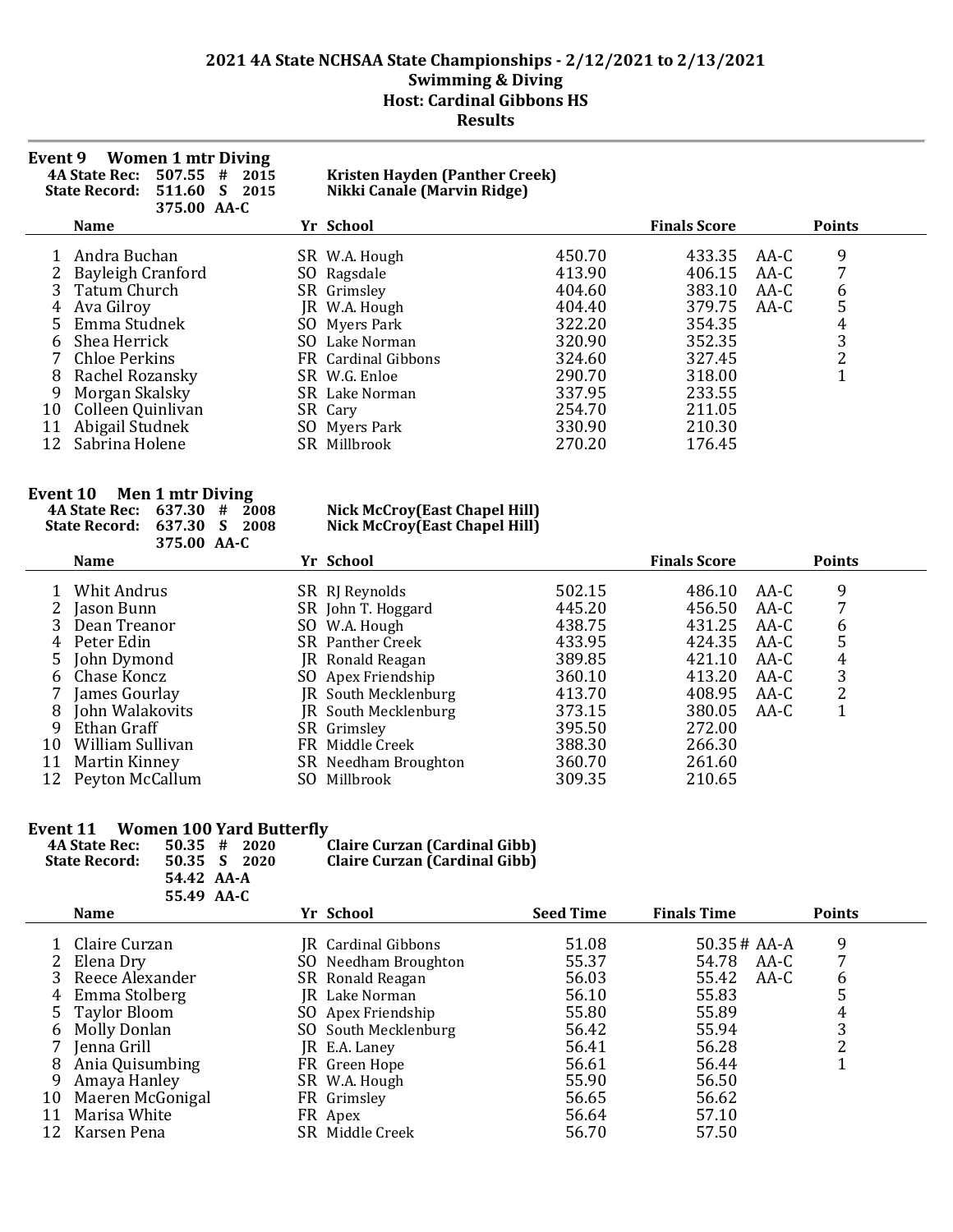| <b>Seed Time</b><br><b>Finals Time</b><br>Yr School<br><b>Name</b><br>9<br>49.27<br>48.05<br>1<br>Tate Bacon<br>AA-A<br>JR Wake Forest<br>7<br>2<br>49.35<br>48.84<br>Jeff Echols<br>SR RJ Reynolds<br>AA-A<br>3<br>50.57<br>49.88<br>6<br>Ryan Silver<br>SR Athens Drive<br>$AA-C$<br>54321<br>51.66<br>Jackson Pollard<br>SR Green Hope<br>49.95<br>$AA-C$<br>4<br>50.94<br>50.12<br>5<br>Alex Smyre<br>SR Leesville Road<br>51.33<br>Michael Bock<br>51.57<br>6<br>JR Apex Friendship<br>7<br><b>Tommy Tobul</b><br>51.43<br>51.65<br>SR Holly Springs<br>51.21<br>8<br>John Prucha<br>51.73<br>JR Green Hope<br>50.88<br>9<br>Joey Bridgham<br>52.05<br>SR Athens Drive<br>10<br>Mason Hetzell<br>51.75<br>52.19<br>SO.<br>Corinth-Holders<br>Joseph Clark<br>53.16<br>52.88<br>11<br>SO Myers Park<br>53.38<br>12<br>52.78<br>William Berkeley<br>JR Myers Park<br>Event 13<br><b>Women 100 Yard Freestyle</b><br><b>4A State Rec:</b><br>Emily Allen (Hough, W.A.)<br>49.68#<br>2014<br>49.68 S<br>2014<br><b>State Record:</b><br>Emily Allen (Hough, W.A.)<br>50.19 AA-A<br>51.05 AA-C<br><b>Seed Time</b><br><b>Finals Time</b><br>Yr School<br><b>Name</b><br>9<br>49.76<br>Teresa Ivan<br>49.25 # AA-A<br>1<br>SR Ardrey Kell<br>7<br>51.11<br>2<br>Elizabeth Sowards<br>50.67<br>$AA-C$<br>SR W.A. Hough<br>3<br>6<br>51.08<br>$AA-C$<br><b>Callie Parkes</b><br>50.95<br>JR John T. Hoggard<br>5<br>Olivia Gschwind<br>51.61<br>4<br>51.22<br>SR Needham Broughton<br>$\overline{4}$<br>52.31<br>51.75<br>5<br>Katherine Carson<br>SR Green Hope<br>$\frac{3}{2}$<br>52.10<br>51.88<br>SO Providence<br>6<br>Makenna Wozny<br>52.21<br>52.11<br>7<br><b>Hailey Hicks</b><br>FR Sanderson<br>$\overline{1}$<br>52.38<br>52.66<br>8<br>SO Millbrook<br>Jenna Jacobs | <b>Event 12</b> | <b>Men 100 Yard Butterfly</b><br><b>4A State Rec:</b><br>47.01#<br>47.01 S 2019<br><b>State Record:</b><br>48.92 AA-A<br>49.95 AA-C | 2019 | <b>Max Edwards (Reagan)</b><br><b>Max Edwards (Reagan)</b> |       |       |               |
|--------------------------------------------------------------------------------------------------------------------------------------------------------------------------------------------------------------------------------------------------------------------------------------------------------------------------------------------------------------------------------------------------------------------------------------------------------------------------------------------------------------------------------------------------------------------------------------------------------------------------------------------------------------------------------------------------------------------------------------------------------------------------------------------------------------------------------------------------------------------------------------------------------------------------------------------------------------------------------------------------------------------------------------------------------------------------------------------------------------------------------------------------------------------------------------------------------------------------------------------------------------------------------------------------------------------------------------------------------------------------------------------------------------------------------------------------------------------------------------------------------------------------------------------------------------------------------------------------------------------------------------------------------------------------------------------------------------------------------------------------------------------------------|-----------------|-------------------------------------------------------------------------------------------------------------------------------------|------|------------------------------------------------------------|-------|-------|---------------|
|                                                                                                                                                                                                                                                                                                                                                                                                                                                                                                                                                                                                                                                                                                                                                                                                                                                                                                                                                                                                                                                                                                                                                                                                                                                                                                                                                                                                                                                                                                                                                                                                                                                                                                                                                                                |                 |                                                                                                                                     |      |                                                            |       |       | <b>Points</b> |
|                                                                                                                                                                                                                                                                                                                                                                                                                                                                                                                                                                                                                                                                                                                                                                                                                                                                                                                                                                                                                                                                                                                                                                                                                                                                                                                                                                                                                                                                                                                                                                                                                                                                                                                                                                                |                 |                                                                                                                                     |      |                                                            |       |       |               |
|                                                                                                                                                                                                                                                                                                                                                                                                                                                                                                                                                                                                                                                                                                                                                                                                                                                                                                                                                                                                                                                                                                                                                                                                                                                                                                                                                                                                                                                                                                                                                                                                                                                                                                                                                                                |                 |                                                                                                                                     |      |                                                            |       |       |               |
|                                                                                                                                                                                                                                                                                                                                                                                                                                                                                                                                                                                                                                                                                                                                                                                                                                                                                                                                                                                                                                                                                                                                                                                                                                                                                                                                                                                                                                                                                                                                                                                                                                                                                                                                                                                |                 |                                                                                                                                     |      |                                                            |       |       | <b>Points</b> |
| SO Page<br>53.13<br>53.27<br>10<br><b>Stefanie Burgess</b><br><b>JR</b> Cardinal Gibbons                                                                                                                                                                                                                                                                                                                                                                                                                                                                                                                                                                                                                                                                                                                                                                                                                                                                                                                                                                                                                                                                                                                                                                                                                                                                                                                                                                                                                                                                                                                                                                                                                                                                                       | 9               | <b>Riley Willett</b>                                                                                                                |      |                                                            | 52.96 | 53.10 |               |

#### **Event 14 Men 100 Yard Freestyle**

| Event 14 Men 100 Yard Freestyle<br><b>4A State Rec:</b><br>44.64 #<br>2017<br><b>State Record:</b><br>43.10 S<br>2020<br>44.95 AA-A<br>45.73 AA-C | <b>Jack Messenger (Broughton)</b><br><b>Sam Hoover (Chapel Hill)</b> |                       |                    |               |
|---------------------------------------------------------------------------------------------------------------------------------------------------|----------------------------------------------------------------------|-----------------------|--------------------|---------------|
| <b>Name</b>                                                                                                                                       | Yr School                                                            | <b>Seed Time</b>      | <b>Finals Time</b> | <b>Points</b> |
| Diggory Dillingham                                                                                                                                | SO Ardrey Kell                                                       | 46.45                 | 45.42 AA-C         | ⇁             |
| David Greeley<br>2 London Lloud                                                                                                                   | JR Cardinal Gibbons<br>$FD$ $C_{\text{mean}}$ $H_{\text{ana}}$       | 46.14<br>$AC$ $E$ $A$ | 45.98<br>$AC$ 12   |               |

11 Morgan Kondratick SR Holly Springs 53.29 54.42 12 Anna Long SR Green Hope 53.53 54.80

|    | Diggory Dillingham | SO Ardrey Kell         | 46.45 | 45.42<br>AA-C |   |
|----|--------------------|------------------------|-------|---------------|---|
|    | 2 David Greeley    | JR Cardinal Gibbons    | 46.14 | 45.98         |   |
|    | 3 Landon Lloyd     | FR Green Hope          | 46.50 | 46.13         | b |
|    | 4 Robert Tars      | JR Ragsdale            | 46.60 | 46.17         |   |
|    | 5 Logan Adley      | SO Apex Friendship     | 47.08 | 46.81         | 4 |
|    | 6 Graham Hohnbaum  | JR Myers Park          | 47.77 | 46.94         | 3 |
|    | Nate Hohm          | FR East Mecklenburg    | 47.56 | 47.29         |   |
|    | 8 Will Parker      | SR John T. Hoggard     | 47.04 | 47.30         |   |
|    | 9 Kyle Mizell      | SO Apex Friendship     | 47.78 | 47.42         |   |
|    | 10 Matthew Goembel | <b>IR</b> Athens Drive | 47.99 | 47.64         |   |
| 11 | Wells Walker       | SO Needham Broughton   | 47.24 | 47.79         |   |
|    | 12 Cian Post       | FR Ashley              | 47.94 | 49.88         |   |
|    |                    |                        |       |               |   |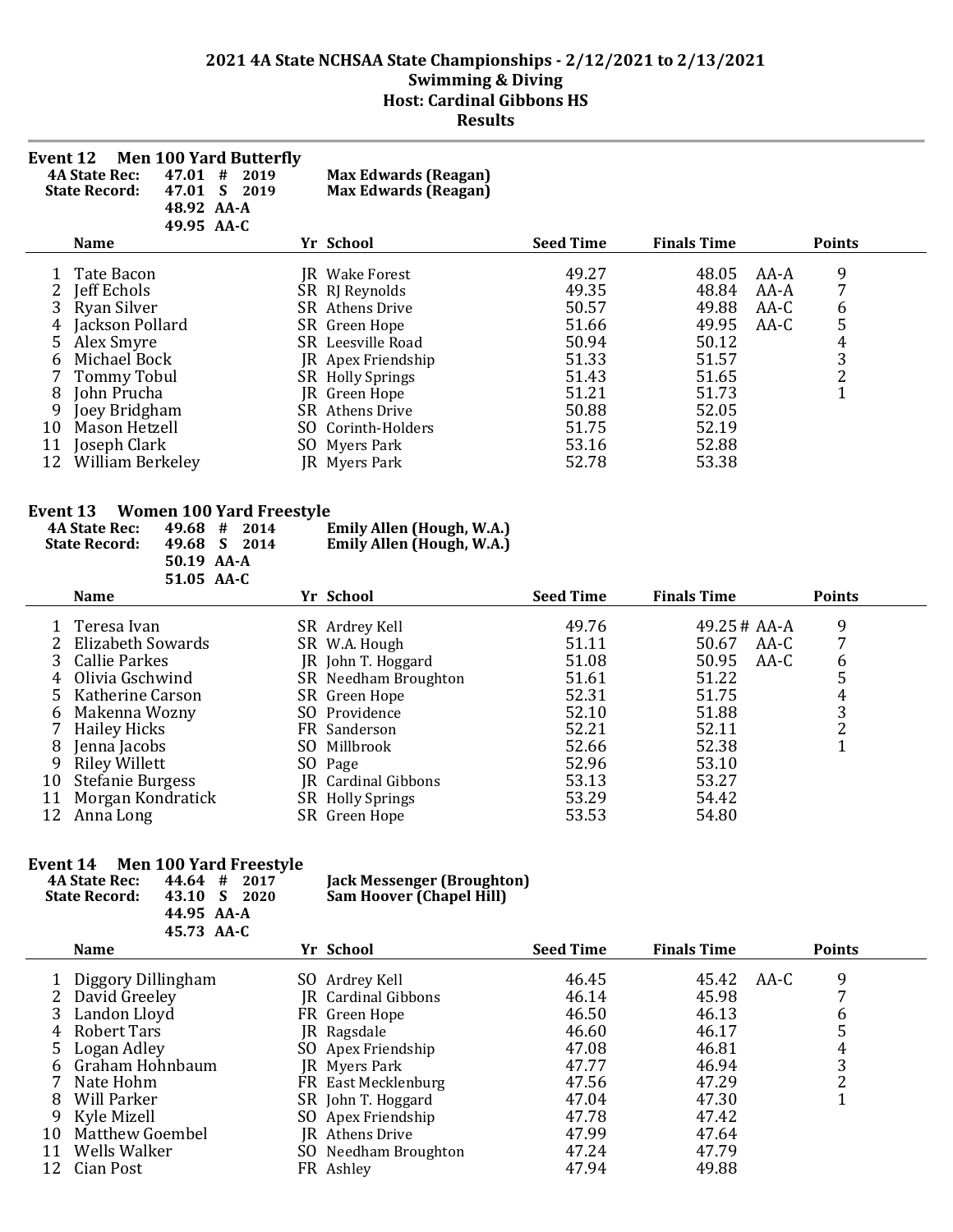**Event 15 Women 500 Yard Freestyle<br>4A State Rec: 4:40.98 # 2014 Hannah Moore (Green Hope)**<br>5tate Record: 4:40.98 S 2014 Hannah Moore (Green Hope) **4A State Rec: 4:40.98 # 2014 Hannah Moore (Green Hope)**

**State Record: 4:40.98 S 2014 Hannah Moore (Green Hope)**

| $4:52.18$ AA-A |  |
|----------------|--|
| $4:56.85$ AA-C |  |

|              | <b>Name</b>              |     | Yr School                  | <b>Seed Time</b> | <b>Finals Time</b> |      | <b>Points</b> |
|--------------|--------------------------|-----|----------------------------|------------------|--------------------|------|---------------|
|              | Keelan Cotter            |     | SO Green Hope              | 4:54.02          | 4:47.87            | AA-A | 9             |
| $\mathbf{2}$ | Morgan Razewski          |     | JR W.A. Hough              | 4:55.13          | 4:50.12            | AA-A |               |
|              | 3 Katie Rauch            |     | SR South Mecklenburg       | 4:58.63          | 4:51.37            | AA-A | 6             |
|              | 4 Emma Stolberg          |     | JR Lake Norman             | 5:04.24          | 4:59.88            |      | 5             |
|              | 5 Amber Rydzewski        |     | SR Middle Creek            | 5:01.18          | 4:59.90            |      | 4             |
|              | 6 Jennifer Adams         |     | SR Cary                    | 4:56.83          | 5:02.58            |      | 3             |
|              | Laura Davis              |     | SR Providence              | 5:02.56          | 5:02.68            |      | າ<br>∠        |
| 8            | Kyra Dalbo               |     | SR Green Hope              | 5:03.55          | 5:05.69            |      |               |
| 9            | Julie Lahiff             |     | <b>SR</b> Cardinal Gibbons | 5:03.39          | 5:07.53            |      |               |
| 10           | <b>Ashley Hughes</b>     |     | JR Green Level             | 5:03.53          | 5:08.77            |      |               |
|              | 11 Michaela Teachey      |     | SR Millbrook               | 5:07.46          | 5:10.43            |      |               |
|              | 12 Clarissa Bezuidenhout | SO. | Wake Forest                | 5:09.63          | 5:12.83            |      |               |

# **Event 16 Men 500 Yard Freestyle**<br>4A State Rec: 4:20.67 # 2019

| Rec: 4:20.67 # 20  |  |
|--------------------|--|
| cord: 4:18.70 S 20 |  |
| 4:28.38 AA-A       |  |
| 4:33.10 AA-C       |  |
|                    |  |

#### **4A State Rec: 4:20.67 # 2019 Jack Walker (Myers Park) State Record: 4:18.70 S 2019 Ross Dant (Newton-Conover)**

|    | THUJILV AA G      |     |                            |                  |                    |      |               |
|----|-------------------|-----|----------------------------|------------------|--------------------|------|---------------|
|    | <b>Name</b>       |     | Yr School                  | <b>Seed Time</b> | <b>Finals Time</b> |      | <b>Points</b> |
|    | Michael Cotter    |     | JR Green Hope              | 4:28.01          | 4:26.59            | AA-A | 9             |
|    | 2 Tommy Frye      |     | SR W.A. Hough              | 4:41.25          | 4:30.16            | AA-C | 7             |
|    | Dax Harris        |     | JR Grimsley                | 4:37.59          | 4:31.30            | AA-C | 6             |
| 4  | Spencer Freeman   |     | JR Myers Park              | 4:36.92          | 4:33.06            | AA-C | 5             |
|    | 5 Kellen Russell  |     | <b>JR</b> Cardinal Gibbons | 4:33.35          | 4:35.16            |      | 4             |
| 6  | Mathew Marsteiner |     | FR Leesville Road          | 4:38.71          | 4:37.37            |      | 3             |
|    | Keith Williams    |     | SO Panther Creek           | 4:43.50          | 4:39.70            |      | າ<br>∠        |
| 8  | Chad Jacobs       | SO. | Millbrook                  | 4:43.46          | 4:42.02            |      |               |
| 9  | Willi Dunlap      |     | SO Needham Broughton       | 4:45.85          | 4:43.25            |      |               |
| 10 | Jack Haywood      |     | FR Providence              | 4:42.53          | 4:43.50            |      |               |
| 11 | Seth Brodnick     |     | SR Leesville Road          | 4:37.21          | 4:44.38            |      |               |
| 12 | Max Marrujo       |     | FR Apex Friendship         | 4:41.51          | 4:46.66            |      |               |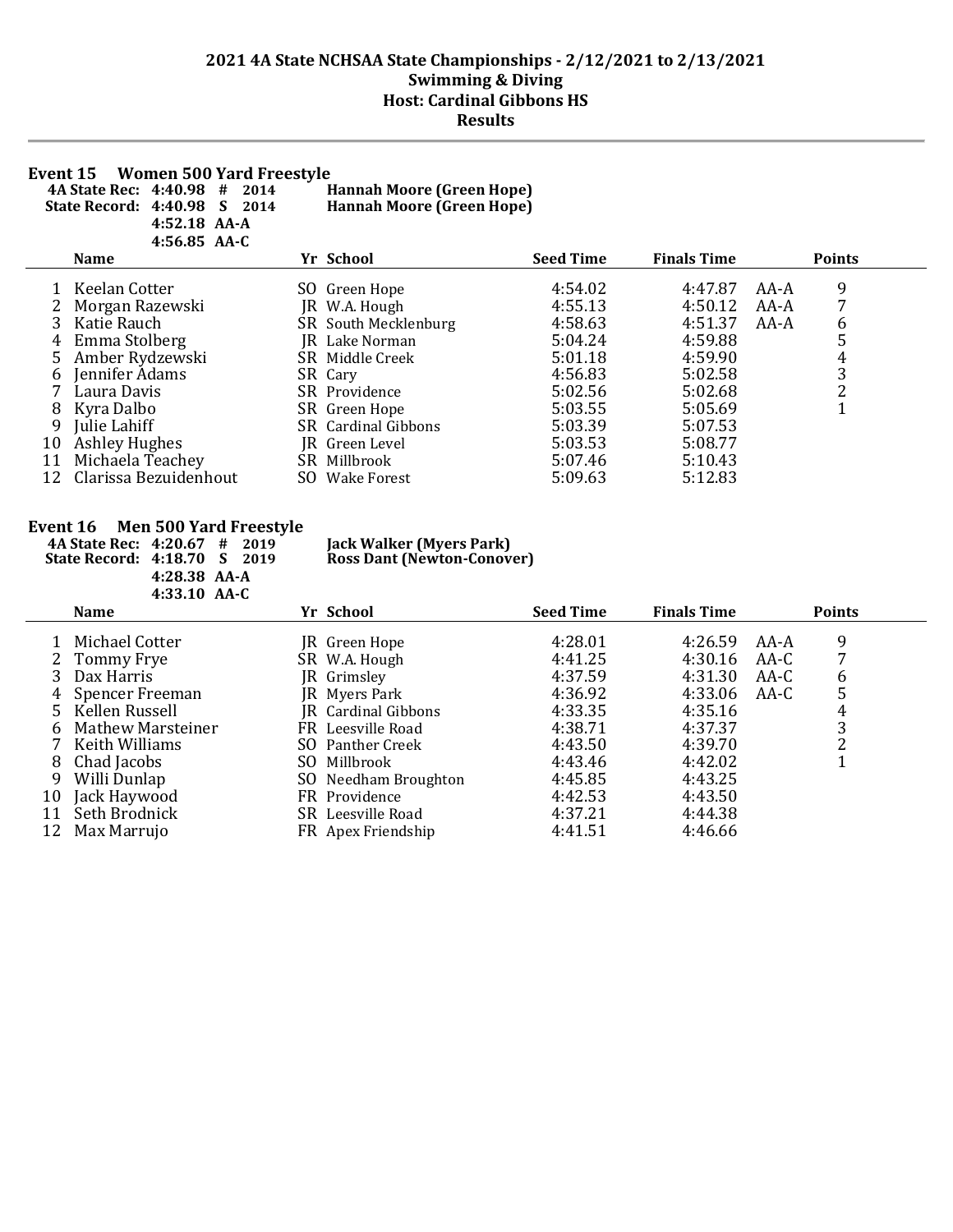| Event 17 | <b>Women 200 Yard Freestyle Relay</b><br>4A State Rec: 1:33.22<br>#<br>2014<br>State Record: 1:33.22 S 2014<br>1:35.36 AA-A<br>1:36.94 AA-C | <b>Charlotte Catholic</b><br><b>Charlotte Catholic</b> |                                 |                                             |                |
|----------|---------------------------------------------------------------------------------------------------------------------------------------------|--------------------------------------------------------|---------------------------------|---------------------------------------------|----------------|
|          | <b>Team</b>                                                                                                                                 | Relay                                                  | <b>Seed Time</b>                | <b>Finals Time</b><br><b>Points</b>         |                |
|          | 1 Needham Broughton<br>1) Elena Dry SO<br>23.79<br>23.47<br>23.81                                                                           | 2) Taylor Morris SO<br>23.09                           | 1:35.02<br>3) Lily Welsh SO     | 18<br>1:34.16 AA-A<br>4) Olivia Gschwind SR |                |
|          | 2 Myers Park<br>1) Sofia Plaza FR<br>24.79<br>24.03<br>24.26                                                                                | 2) Kayman Neal FR<br>23.64                             | 1:38.48<br>3) Leigh Bailey SO   | 1:36.72 AA-C<br>14<br>4) Maya Gendzel JR    |                |
|          | 3 Ardrey Kell<br>1) Abby Bocian SO<br>24.99<br>24.98<br>24.61                                                                               | 2) Aubrey Hull FR<br>22.26                             | 1:38.52<br>3) Natalie Linch SO  | 1:36.84 AA-C<br>12<br>4) Teresa Ivan SR     |                |
|          | 4 RJ Reynolds<br>1) Catherine Kim SO<br>24.53<br>24.46<br>24.13                                                                             | 2) Caroline Echols SO<br>24.14                         | 1:39.15<br>3) Katie Mohr JR     | 1:37.26<br>10<br>4) Jane Fitzgerald JR      |                |
|          | 5 W.A. Hough<br>1) Katelyn Yount SR<br>25.10<br>24.35<br>24.74                                                                              | 2) Kyra Tonsil JR<br>23.45                             | 1:38.39<br>3) Riche' Putnam JR  | 1:37.64<br>4) Morgan Razewski JR            | 8              |
| 6        | Millbrook<br>1) Sydney Hartis SR<br>24.84<br>23.85<br>25.03                                                                                 | 2) Alayna Carlson SR<br>24.01                          | 1:39.70<br>3) Ashley Jean SR    | 1:37.73<br>4) Jenna Jacobs SO               | 6              |
|          | 7 Lake Norman<br>1) Madelyn Sursi SR<br>24.62<br>24.16<br>24.95                                                                             | 2) Arianna Scordino SO<br>24.16                        | 1:39.51<br>3) Hanani Dona JR    | 1:37.89<br>4) Emma Stolberg JR              | $\overline{4}$ |
|          | 8 Green Hope<br>1) Anna Long SR<br>25.12<br>24.82<br>24.59                                                                                  | 2) Ania Quisumbing FR<br>23.54                         | 1:39.62<br>3) Elizabeth Baric   | 1:38.07<br>4) Katherine Carson SR           | 2              |
|          | 9 Cardinal Gibbons<br>1) Stefanie Burgess JR<br>24.80<br>24.46<br>24.70                                                                     | 2) Maura Sadowski JR<br>24.26                          | 1:38.60<br>3) Katie Mitchell SR | 1:38.22<br>4) Parker Bolduc SO              |                |
|          | 10 Providence<br>1) Iris Yang JR<br>24.67<br>25.14<br>25.17                                                                                 | 2) Lene Garrison SR<br>23.99                           | 1:38.77<br>3) Claire Lyons JR   | 1:38.97<br>4) Makenna Wozny SO              |                |
|          | 11 Apex Friendship<br>1) Emma Szczuka FR<br>24.18<br>25.23<br>25.66                                                                         | 2) Abbie Tapper SR<br>25.47                            | 1:41.43<br>3) Ryan Lillis SR    | 1:40.54<br>4) Mary Holland SR               |                |
|          | Grimsley<br>1) Claire Sullivan SR<br>25.37<br>24.41<br>24.17                                                                                | 2) Gracie Hunt FR<br>24.29                             | 1:38.86<br>3) Ellie Hunt FR     | <b>DQ</b><br>4) Maeren McGonigal FR         |                |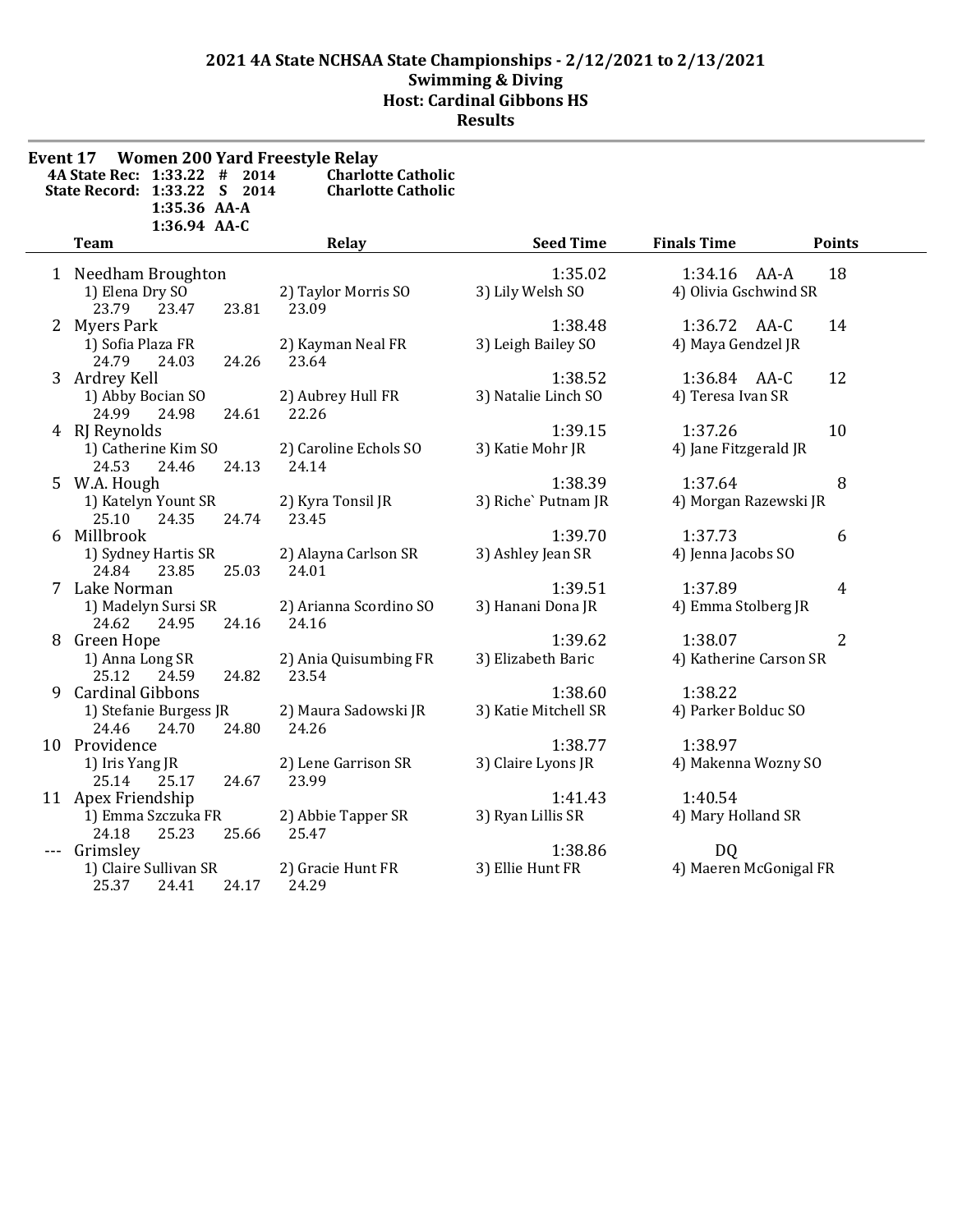| <b>Event 18</b> | <b>Men 200 Yard Freestyle Relay</b><br>4A State Rec: 1:23.66 # 2014<br>State Record: 1:23.66 S 2014<br>1:24.80 AA-A<br>1:25.86 AA-C |       | Rose, J. H.<br>Rose, J. H.                            |                                    |                                     |                |
|-----------------|-------------------------------------------------------------------------------------------------------------------------------------|-------|-------------------------------------------------------|------------------------------------|-------------------------------------|----------------|
|                 | <b>Team</b>                                                                                                                         |       | Relay                                                 | <b>Seed Time</b>                   | <b>Finals Time</b>                  | <b>Points</b>  |
|                 | 1 Cardinal Gibbons<br>1) Joshua Moore JR<br>21.97<br>21.67                                                                          | 21.34 | 2) Mason Taylor JR<br>20.30                           | 1:27.27<br>3) Patrick Drake SR     | 1:25.28 AA-C<br>4) David Greeley JR | 18             |
|                 | 2 Green Hope<br>1) Landon Lloyd FR<br>21.52<br>21.84                                                                                | 21.39 | 2) Alec Nolet JR<br>20.75                             | 1:27.34<br>3) John Prucha JR       | 1:25.50 AA-C<br>4) Ben Prucha SR    | 14             |
|                 | 3 Athens Drive<br>1) Evan Carlson JR<br>21.11<br>22.09                                                                              | 21.19 | 2) Victor Haxholdt SR<br>21.64                        | 1:27.48<br>3) Matthew Goembel JR   | 1:26.03<br>4) Thor Dyke JR          | 12             |
|                 | 4 Myers Park<br>1) John Sapp SR<br>21.76<br>22.22                                                                                   | 22.59 | 2) Jack Guenther JR<br>21.23                          | 1:29.24<br>3) Joseph Clark SO      | 1:27.80<br>4) Graham Hohnbaum JR    | 10             |
|                 | 5 South Mecklenburg<br>1) Michael Brashear JR<br>22.54<br>22.06                                                                     | 21.80 | 2) Christopher Aristondo FR 3) Sam Howard SR<br>21.98 | 1:30.02                            | 1:28.38<br>4) Gavin Johnson JR      | 8              |
|                 | 6 Ashley<br>1) Patrick Furbay SR<br>22.49<br>22.39                                                                                  | 22.11 | 2) Mark Butner SR<br>21.46                            | 1:28.72<br>3) Sean Setzer FR       | 1:28.45<br>4) Cian Post FR          | 6              |
|                 | 7 Grimsley<br>1) Reilly Keaney SR<br>22.39<br>23.01                                                                                 | 22.32 | 2) Patty Esposito SR<br>21.15                         | 1:28.24<br>3) Noah Rock SO         | 1:28.87<br>4) Dax Harris JR         | $\overline{4}$ |
|                 | 8 RJ Reynolds<br>1) Jeff Echols SR<br>21.91<br>22.47                                                                                | 22.69 | 2) Will Gardner JR<br>22.25                           | 1:29.95<br>3) Logan Brown SR       | 1:29.32<br>4) Harrison Walls SR     | 2              |
|                 | 9 Ardrey Kell<br>1) Davis Hull JR<br>23.33<br>23.17                                                                                 | 22.41 | 2) Jake Royster SR<br>20.46                           | 1:30.32<br>3) Bastian Mazarguil JR | 1:29.37<br>4) Diggory Dillingham SO |                |
|                 | 10 Needham Broughton<br>1) Wells Walker SO<br>22.31<br>22.79                                                                        | 23.09 | 2) Willi Dunlap SO<br>21.51                           | 1:31.04<br>3) Eli Fuller JR        | 1:29.70<br>4) John Reese Taylor SO  |                |
|                 | 11 John T. Hoggard<br>1) Matthew Luo SR<br>23.17<br>22.92                                                                           | 22.41 | 2) Bradley Bush SO<br>21.33                           | 1:29.02<br>3) Will Sterrett JR     | 1:29.83<br>4) Will Parker SR        |                |
|                 | 12 Wake Forest<br>1) Ben Walton SR<br>22.21<br>23.36                                                                                | 23.81 | 2) Nicholas Caporaso FR<br>20.52                      | 1:30.04<br>3) David Quaresma JR    | 1:29.90<br>4) Tate Bacon JR         |                |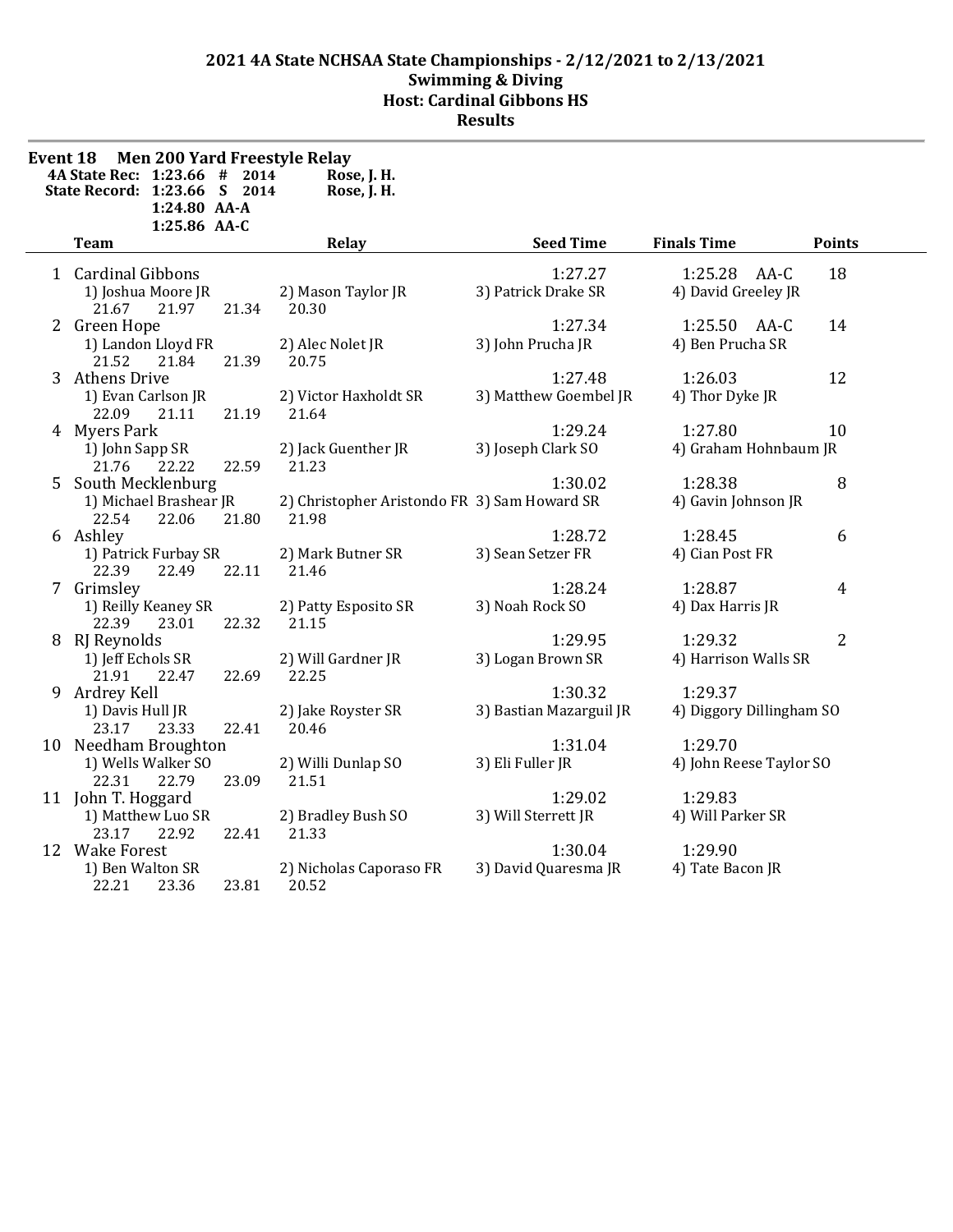| <b>Women 100 Yard Backstroke</b><br>Event 19<br>51.38<br><b>4A State Rec:</b><br>#<br>2020<br>51.38 S<br><b>State Record:</b><br>2020<br>54.80 AA-A<br>55.92 AA-C                                                                                                     | Claire Curzan (Cardinal Gibb)<br>Claire Curzan (Cardinal Gibb)                                                                                                                                                                                           |                                                                                                          |                                                                                                          |                                                                                                        |
|-----------------------------------------------------------------------------------------------------------------------------------------------------------------------------------------------------------------------------------------------------------------------|----------------------------------------------------------------------------------------------------------------------------------------------------------------------------------------------------------------------------------------------------------|----------------------------------------------------------------------------------------------------------|----------------------------------------------------------------------------------------------------------|--------------------------------------------------------------------------------------------------------|
| <b>Name</b>                                                                                                                                                                                                                                                           | Yr School                                                                                                                                                                                                                                                | <b>Seed Time</b>                                                                                         | <b>Finals Time</b>                                                                                       | <b>Points</b>                                                                                          |
| Claire Curzan<br>Kiley Wilhelm<br><b>Taylor Morris</b><br>Lily Welsh<br>4<br>Amaya Hanley<br>5.<br><b>Molly Donlan</b><br>b<br>Hanani Dona<br>Abby Bocian<br>8<br>Chrisna Bezuidenhout<br>9<br>Samantha Rydzewski<br>10<br>Abigail Clark<br>11<br>Megan Legarth<br>12 | IR Cardinal Gibbons<br>SO Myers Park<br>Needham Broughton<br>SO<br>SO Needham Broughton<br>SR W.A. Hough<br>South Mecklenburg<br>SO<br>JR Lake Norman<br>SO Ardrey Kell<br><b>Wake Forest</b><br>SO.<br>FR Middle Creek<br>JR Cary<br>JR Apex Friendship | 51.67<br>54.22<br>55.10<br>54.88<br>54.81<br>56.12<br>57.64<br>57.35<br>57.66<br>57.59<br>56.47<br>57.80 | 51.57<br>53.48<br>54.35<br>54.41<br>55.26<br>55.74<br>57.11<br>57.34<br>57.38<br>57.44<br>57.63<br>59.57 | 9<br>AA-A<br>AA-A<br>AA-A<br>6<br>5<br>AA-A<br>$\overline{4}$<br>$AA-C$<br>3<br>AA-C<br>$\overline{2}$ |

#### **Event 20 Men 100 Yard Backstroke**

| <b>4A State Rec:</b><br>48.44<br>#<br>2019<br><b>State Record:</b><br>47.82<br>S.<br>2019<br>49.38 AA-A |                   |            | David Wahlen (Athens Drive)<br><b>Thomas Hamlet (Bishop McGuin)</b> |    |                      |  |                  |                    |                 |      |               |  |
|---------------------------------------------------------------------------------------------------------|-------------------|------------|---------------------------------------------------------------------|----|----------------------|--|------------------|--------------------|-----------------|------|---------------|--|
|                                                                                                         | <b>Name</b>       | 50.37 AA-C |                                                                     |    | Yr School            |  | <b>Seed Time</b> | <b>Finals Time</b> |                 |      | <b>Points</b> |  |
|                                                                                                         |                   |            |                                                                     |    |                      |  |                  |                    |                 |      |               |  |
|                                                                                                         | Garrett Boone     |            |                                                                     |    | SR South Mecklenburg |  | 49.63            |                    | $48.28 \# AA-A$ |      | 9             |  |
|                                                                                                         | 2 Tate Bacon      |            |                                                                     |    | JR Wake Forest       |  | 49.75            |                    | 49.15           | AA-A | 7             |  |
| 3.                                                                                                      | Robert Tars       |            |                                                                     | IR | Ragsdale             |  | 50.79            |                    | 50.40           |      | 6             |  |
| 4                                                                                                       | Jeff Echols       |            |                                                                     |    | SR RJ Reynolds       |  | 51.40            |                    | 50.73           |      | 5             |  |
| 5.                                                                                                      | Ross Noble        |            |                                                                     |    | JR Millbrook         |  | 51.55            |                    | 51.30           |      | 4             |  |
| b                                                                                                       | Logan McDonald    |            |                                                                     |    | JR West Forsyth      |  | 52.31            |                    | 51.33           |      | 3             |  |
|                                                                                                         | <b>Wyatt Pena</b> |            |                                                                     |    | JR Apex Friendship   |  | 50.62            |                    | 51.38           |      | 2             |  |
| 8                                                                                                       | Joe Bunger        |            |                                                                     |    | JR Holly Springs     |  | 51.51            |                    | 51.84           |      |               |  |
| 9                                                                                                       | Landon Lloyd      |            |                                                                     |    | FR Green Hope        |  | 52.18            |                    | 52.29           |      |               |  |
| 10                                                                                                      | Patrick Furbay    |            |                                                                     |    | SR Ashley            |  | 51.97            |                    | 52.37           |      |               |  |
| 11                                                                                                      | James Bennison    |            |                                                                     |    | FR Heritage          |  | 51.91            |                    | 52.96           |      |               |  |
| 12                                                                                                      | John Chapman      |            |                                                                     |    | SR Apex              |  | 52.82            |                    | 53.08           |      |               |  |

# **Event 21 Women 100 Yard Breaststroke**

 $\overline{a}$ 

| 4A State Rec: 1:01.26 # 2020 |                |  | Grace Rainey (Hough, W.A.) |
|------------------------------|----------------|--|----------------------------|
| State Record: 1:00.35 S 2021 |                |  | Kaylee Hamblin (Parkwood)  |
|                              | $1:02.58$ AA-A |  |                            |
|                              | $1:03.80$ AA-C |  |                            |

|    | <b>Name</b>          | Yr School                  | <b>Seed Time</b> | <b>Finals Time</b> | <b>Points</b> |
|----|----------------------|----------------------------|------------------|--------------------|---------------|
|    |                      |                            |                  |                    |               |
|    | <b>Grace Rainey</b>  | SO W.A. Hough              | 1:02.61          | $1:01.05 \# AA-A$  | 9             |
|    | Brooke Zettel        | SR Apex Friendship         | 1:02.27          | 1:01.65<br>AA-A    |               |
| 3. | Katie Mohr           | JR RJ Reynolds             | 1:04.16          | 1:03.37<br>AA-C    | 6             |
|    | 4 Brianna Cottingham | JR Ronald Reagan           | 1:03.50          | 1:04.08            | 5             |
| 5. | Sofia Plaza          | FR Myers Park              | 1:05.46          | 1:04.71            | 4             |
|    | 6 Katya Ivanov       | FR Apex                    | 1:05.03          | 1:05.08            | 3             |
|    | Sydney Morgan        | SR Green Hope              | 1:05.60          | 1:05.70            |               |
| 8  | Emma Johnson         | SR John T. Hoggard         | 1:06.24          | 1:06.66            |               |
| 9  | Julie Lahiff         | <b>SR</b> Cardinal Gibbons | 1:06.20          | 1:06.99            |               |
| 10 | Kate Speerschneider  | JR Leesville Road          | 1:07.51          | 1:07.57            |               |
| 11 | Alana Reichow        | SR Ashley                  | 1:06.95          | 1:07.86            |               |
| 12 | Madelyn Sursi        | SR Lake Norman             | 1:06.94          | 1:07.98            |               |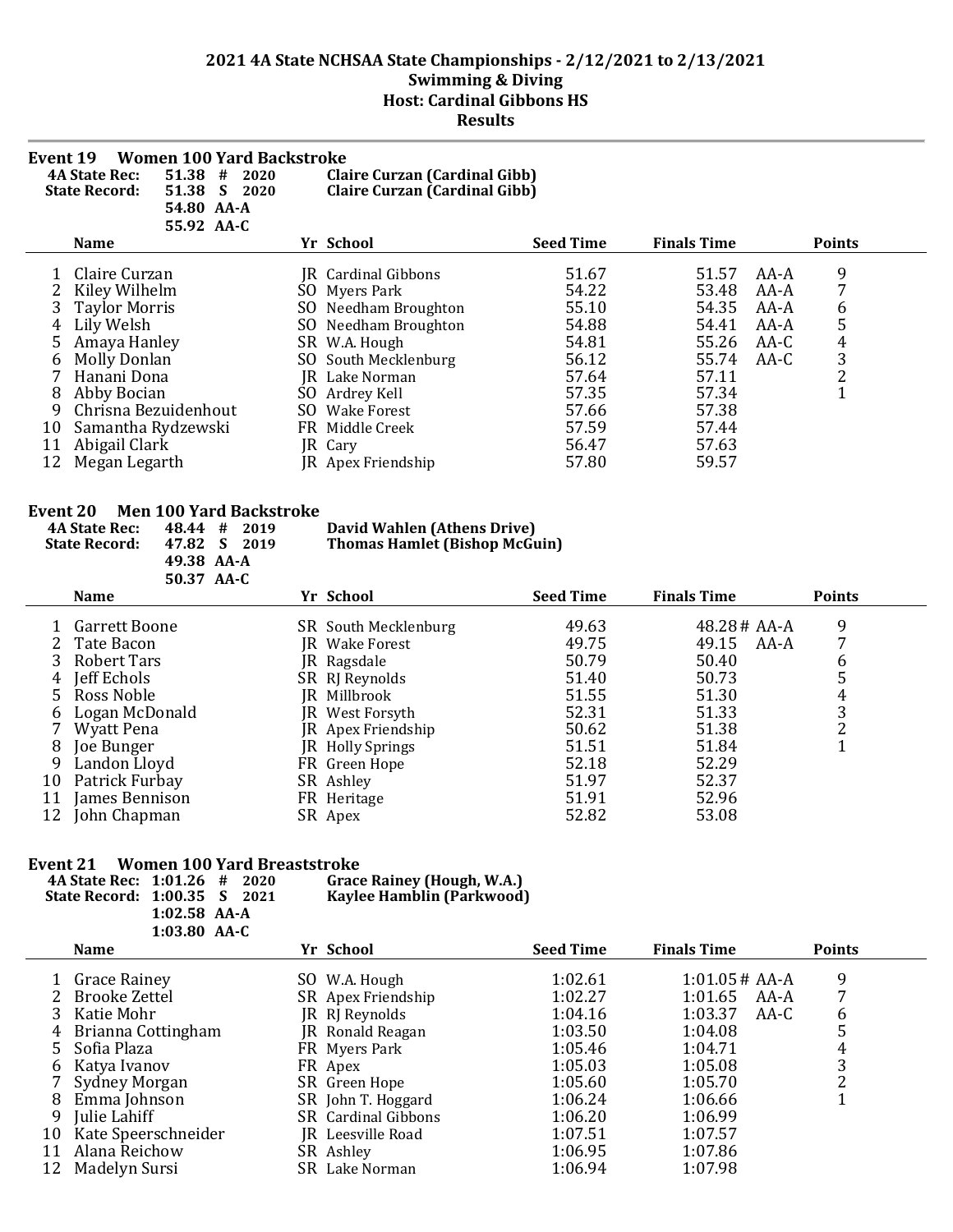| <b>Men 100 Yard Breaststroke</b><br>Event 22<br><b>4A State Rec:</b><br>54.47<br>#<br>Will Chan (Hough, W.A.)<br>2017<br>Tim Connery (Christ the King)<br><b>State Record:</b><br>53.65 S<br>2020<br>55.84 AA-A<br>56.98 AA-C |                      |     |                            |                  |                    |        |                |  |
|-------------------------------------------------------------------------------------------------------------------------------------------------------------------------------------------------------------------------------|----------------------|-----|----------------------------|------------------|--------------------|--------|----------------|--|
|                                                                                                                                                                                                                               | <b>Name</b>          |     | Yr School                  | <b>Seed Time</b> | <b>Finals Time</b> |        | <b>Points</b>  |  |
|                                                                                                                                                                                                                               | John Reese Taylor    |     | SO Needham Broughton       | 56.81            | 56.38              | AA-C   | 9              |  |
|                                                                                                                                                                                                                               | Patrick Drake        |     | <b>SR</b> Cardinal Gibbons | 58.01            | 56.51              | $AA-C$ | 7              |  |
| 3                                                                                                                                                                                                                             | Grayson Nye          |     | FR Middle Creek            | 57.71            | 56.62              | $AA-C$ | 6              |  |
|                                                                                                                                                                                                                               | Coleman McCreery     |     | SR South Mecklenburg       | 58.10            | 56.80              | $AA-C$ | 5              |  |
|                                                                                                                                                                                                                               | Mark Butner          |     | SR Ashley                  | 57.84            | 57.08              |        | 4              |  |
| b                                                                                                                                                                                                                             | David Greeley        |     | <b>R</b> Cardinal Gibbons  | 57.98            | 57.94              |        | 3              |  |
|                                                                                                                                                                                                                               | Ben Delmar           | SO. | Providence                 | 58.37            | 58.30              |        | $\overline{2}$ |  |
| 8                                                                                                                                                                                                                             | Luke Fortner         |     | SR W.G. Enloe              | 58.26            | 58.34              |        | 1              |  |
| 9                                                                                                                                                                                                                             | Jack Guenther        |     | JR Myers Park              | 57.97            | 58.40              |        |                |  |
| 10                                                                                                                                                                                                                            | Julian Maycock       |     | SR Page                    | 58.56            | 58.93              |        |                |  |
| 11                                                                                                                                                                                                                            | <b>Reilly Keaney</b> |     | SR Grimsley                | 58.35            | 59.50              |        |                |  |
| 12                                                                                                                                                                                                                            | Mason Hetzell        | SO. | Corinth-Holders            | 59.00            | 1:01.47            |        |                |  |

# **Event 23 Women 400 Yard Freestyle Relay**

| 4A State Rec: 3:22.15 # 2014 |                | <b>Charlotte Catholic</b> |
|------------------------------|----------------|---------------------------|
| State Record: 3:22.15 S 2014 |                | <b>Charlotte Catholic</b> |
|                              | $3:27.65$ AA-A |                           |
|                              | $3:31.02$ AA-C |                           |

| 3:27.69<br>3:25.22 AA-A<br>18<br>1 Needham Broughton<br>1) Elena Dry SO<br>3) Lily Welsh SO<br>2) Taylor Morris SO<br>4) Olivia Gschwind SR<br>24.81<br>51.55<br>51.53<br>24.60<br>24.47<br>51.27<br>24.08<br>50.87<br>3:32.47<br>3:27.36 AA-A<br>W.A. Hough<br>14<br>2<br>2) Amaya Hanley SR<br>1) Morgan Razewski JR<br>3) Grace Rainey SO<br>4) Elizabeth Sowards SR<br>50.69<br>26.16<br>24.66<br>24.86<br>52.68<br>53.33<br>24.28<br>50.66<br>3:29.97<br>Green Hope<br>12<br>3:29.76 AA-C<br>3<br>2) Clare Smith SO<br>3) Sydney Morgan SR<br>1) Katherine Carson SR<br>4) Keelan Cotter SO<br>25.65<br>24.93<br>52.30<br>25.37<br>53.76<br>23.91<br>50.58<br>53.12<br>3:30.92 AA-C<br>10<br>4 Myers Park<br>3:36.02<br>1) Kiley Wilhelm SO<br>2) Rowan Bartis SR<br>3) Kayman Neal FR<br>4) Leigh Bailey SO<br>54.84<br>53.04<br>24.33<br>50.18<br>26.25<br>25.28<br>52.86<br>25.07<br>8<br>5 RJ Reynolds<br>3:34.49<br>3:31.20<br>2) Caroline Echols SO<br>3) Katie Mohr JR<br>1) Catherine Kim SO<br>4) Jane Fitzgerald JR<br>25.42<br>53.21<br>25.44<br>52.66<br>25.19<br>52.86<br>25.07<br>52.47<br><b>Cardinal Gibbons</b><br>3:28.99<br>3:31.29<br>6<br>6<br>2) Parker Bolduc SO<br>3) Julie Lahiff SR<br>1) Claire Curzan JR<br>4) Stefanie Burgess JR<br>23.40<br>56.17<br>25.39<br>53.69<br>48.73<br>25.00<br>52.70<br>3:31.21<br>3:32.41<br>4<br>7 Apex<br>1) Sydney Smith JR<br>2) Katya Ivanov FR<br>3) Marisa White FR<br>4) Jiayu Fu SR<br>53.13<br>25.76<br>53.99<br>25.29<br>25.70<br>53.69<br>24.17<br>51.60<br>2<br>Millbrook<br>3:35.52<br>3:33.11<br>8<br>2) Michaela Teachey SR<br>3) Alayna Carlson SR<br>1) Sydney Hartis SR<br>4) Jenna Jacobs SO<br>53.55<br>25.77<br>53.60<br>24.95<br>53.63<br>25.26<br>25.32<br>52.33<br>3:36.94<br>South Mecklenburg<br>3:33.34<br>9<br>2) Sarah Williams SO<br>3) Haley Robinson SR<br>1) Molly Donlan SO<br>4) Katie Rauch SR | <b>Points</b> |
|----------------------------------------------------------------------------------------------------------------------------------------------------------------------------------------------------------------------------------------------------------------------------------------------------------------------------------------------------------------------------------------------------------------------------------------------------------------------------------------------------------------------------------------------------------------------------------------------------------------------------------------------------------------------------------------------------------------------------------------------------------------------------------------------------------------------------------------------------------------------------------------------------------------------------------------------------------------------------------------------------------------------------------------------------------------------------------------------------------------------------------------------------------------------------------------------------------------------------------------------------------------------------------------------------------------------------------------------------------------------------------------------------------------------------------------------------------------------------------------------------------------------------------------------------------------------------------------------------------------------------------------------------------------------------------------------------------------------------------------------------------------------------------------------------------------------------------------------------------------------------------------------------|---------------|
|                                                                                                                                                                                                                                                                                                                                                                                                                                                                                                                                                                                                                                                                                                                                                                                                                                                                                                                                                                                                                                                                                                                                                                                                                                                                                                                                                                                                                                                                                                                                                                                                                                                                                                                                                                                                                                                                                                    |               |
|                                                                                                                                                                                                                                                                                                                                                                                                                                                                                                                                                                                                                                                                                                                                                                                                                                                                                                                                                                                                                                                                                                                                                                                                                                                                                                                                                                                                                                                                                                                                                                                                                                                                                                                                                                                                                                                                                                    |               |
|                                                                                                                                                                                                                                                                                                                                                                                                                                                                                                                                                                                                                                                                                                                                                                                                                                                                                                                                                                                                                                                                                                                                                                                                                                                                                                                                                                                                                                                                                                                                                                                                                                                                                                                                                                                                                                                                                                    |               |
|                                                                                                                                                                                                                                                                                                                                                                                                                                                                                                                                                                                                                                                                                                                                                                                                                                                                                                                                                                                                                                                                                                                                                                                                                                                                                                                                                                                                                                                                                                                                                                                                                                                                                                                                                                                                                                                                                                    |               |
|                                                                                                                                                                                                                                                                                                                                                                                                                                                                                                                                                                                                                                                                                                                                                                                                                                                                                                                                                                                                                                                                                                                                                                                                                                                                                                                                                                                                                                                                                                                                                                                                                                                                                                                                                                                                                                                                                                    |               |
|                                                                                                                                                                                                                                                                                                                                                                                                                                                                                                                                                                                                                                                                                                                                                                                                                                                                                                                                                                                                                                                                                                                                                                                                                                                                                                                                                                                                                                                                                                                                                                                                                                                                                                                                                                                                                                                                                                    |               |
|                                                                                                                                                                                                                                                                                                                                                                                                                                                                                                                                                                                                                                                                                                                                                                                                                                                                                                                                                                                                                                                                                                                                                                                                                                                                                                                                                                                                                                                                                                                                                                                                                                                                                                                                                                                                                                                                                                    |               |
|                                                                                                                                                                                                                                                                                                                                                                                                                                                                                                                                                                                                                                                                                                                                                                                                                                                                                                                                                                                                                                                                                                                                                                                                                                                                                                                                                                                                                                                                                                                                                                                                                                                                                                                                                                                                                                                                                                    |               |
|                                                                                                                                                                                                                                                                                                                                                                                                                                                                                                                                                                                                                                                                                                                                                                                                                                                                                                                                                                                                                                                                                                                                                                                                                                                                                                                                                                                                                                                                                                                                                                                                                                                                                                                                                                                                                                                                                                    |               |
|                                                                                                                                                                                                                                                                                                                                                                                                                                                                                                                                                                                                                                                                                                                                                                                                                                                                                                                                                                                                                                                                                                                                                                                                                                                                                                                                                                                                                                                                                                                                                                                                                                                                                                                                                                                                                                                                                                    |               |
|                                                                                                                                                                                                                                                                                                                                                                                                                                                                                                                                                                                                                                                                                                                                                                                                                                                                                                                                                                                                                                                                                                                                                                                                                                                                                                                                                                                                                                                                                                                                                                                                                                                                                                                                                                                                                                                                                                    |               |
|                                                                                                                                                                                                                                                                                                                                                                                                                                                                                                                                                                                                                                                                                                                                                                                                                                                                                                                                                                                                                                                                                                                                                                                                                                                                                                                                                                                                                                                                                                                                                                                                                                                                                                                                                                                                                                                                                                    |               |
|                                                                                                                                                                                                                                                                                                                                                                                                                                                                                                                                                                                                                                                                                                                                                                                                                                                                                                                                                                                                                                                                                                                                                                                                                                                                                                                                                                                                                                                                                                                                                                                                                                                                                                                                                                                                                                                                                                    |               |
|                                                                                                                                                                                                                                                                                                                                                                                                                                                                                                                                                                                                                                                                                                                                                                                                                                                                                                                                                                                                                                                                                                                                                                                                                                                                                                                                                                                                                                                                                                                                                                                                                                                                                                                                                                                                                                                                                                    |               |
|                                                                                                                                                                                                                                                                                                                                                                                                                                                                                                                                                                                                                                                                                                                                                                                                                                                                                                                                                                                                                                                                                                                                                                                                                                                                                                                                                                                                                                                                                                                                                                                                                                                                                                                                                                                                                                                                                                    |               |
|                                                                                                                                                                                                                                                                                                                                                                                                                                                                                                                                                                                                                                                                                                                                                                                                                                                                                                                                                                                                                                                                                                                                                                                                                                                                                                                                                                                                                                                                                                                                                                                                                                                                                                                                                                                                                                                                                                    |               |
|                                                                                                                                                                                                                                                                                                                                                                                                                                                                                                                                                                                                                                                                                                                                                                                                                                                                                                                                                                                                                                                                                                                                                                                                                                                                                                                                                                                                                                                                                                                                                                                                                                                                                                                                                                                                                                                                                                    |               |
|                                                                                                                                                                                                                                                                                                                                                                                                                                                                                                                                                                                                                                                                                                                                                                                                                                                                                                                                                                                                                                                                                                                                                                                                                                                                                                                                                                                                                                                                                                                                                                                                                                                                                                                                                                                                                                                                                                    |               |
|                                                                                                                                                                                                                                                                                                                                                                                                                                                                                                                                                                                                                                                                                                                                                                                                                                                                                                                                                                                                                                                                                                                                                                                                                                                                                                                                                                                                                                                                                                                                                                                                                                                                                                                                                                                                                                                                                                    |               |
|                                                                                                                                                                                                                                                                                                                                                                                                                                                                                                                                                                                                                                                                                                                                                                                                                                                                                                                                                                                                                                                                                                                                                                                                                                                                                                                                                                                                                                                                                                                                                                                                                                                                                                                                                                                                                                                                                                    |               |
|                                                                                                                                                                                                                                                                                                                                                                                                                                                                                                                                                                                                                                                                                                                                                                                                                                                                                                                                                                                                                                                                                                                                                                                                                                                                                                                                                                                                                                                                                                                                                                                                                                                                                                                                                                                                                                                                                                    |               |
|                                                                                                                                                                                                                                                                                                                                                                                                                                                                                                                                                                                                                                                                                                                                                                                                                                                                                                                                                                                                                                                                                                                                                                                                                                                                                                                                                                                                                                                                                                                                                                                                                                                                                                                                                                                                                                                                                                    |               |
|                                                                                                                                                                                                                                                                                                                                                                                                                                                                                                                                                                                                                                                                                                                                                                                                                                                                                                                                                                                                                                                                                                                                                                                                                                                                                                                                                                                                                                                                                                                                                                                                                                                                                                                                                                                                                                                                                                    |               |
|                                                                                                                                                                                                                                                                                                                                                                                                                                                                                                                                                                                                                                                                                                                                                                                                                                                                                                                                                                                                                                                                                                                                                                                                                                                                                                                                                                                                                                                                                                                                                                                                                                                                                                                                                                                                                                                                                                    |               |
|                                                                                                                                                                                                                                                                                                                                                                                                                                                                                                                                                                                                                                                                                                                                                                                                                                                                                                                                                                                                                                                                                                                                                                                                                                                                                                                                                                                                                                                                                                                                                                                                                                                                                                                                                                                                                                                                                                    |               |
|                                                                                                                                                                                                                                                                                                                                                                                                                                                                                                                                                                                                                                                                                                                                                                                                                                                                                                                                                                                                                                                                                                                                                                                                                                                                                                                                                                                                                                                                                                                                                                                                                                                                                                                                                                                                                                                                                                    |               |
| 56.42<br>25.79<br>25.25<br>52.04<br>26.53<br>54.11<br>24.33<br>50.77                                                                                                                                                                                                                                                                                                                                                                                                                                                                                                                                                                                                                                                                                                                                                                                                                                                                                                                                                                                                                                                                                                                                                                                                                                                                                                                                                                                                                                                                                                                                                                                                                                                                                                                                                                                                                               |               |
| 10 Providence<br>3:35.04<br>3:35.64                                                                                                                                                                                                                                                                                                                                                                                                                                                                                                                                                                                                                                                                                                                                                                                                                                                                                                                                                                                                                                                                                                                                                                                                                                                                                                                                                                                                                                                                                                                                                                                                                                                                                                                                                                                                                                                                |               |
| 2) Claire Lyons JR<br>3) Laura Davis SR<br>1) Iris Yang JR<br>4) Makenna Wozny SO                                                                                                                                                                                                                                                                                                                                                                                                                                                                                                                                                                                                                                                                                                                                                                                                                                                                                                                                                                                                                                                                                                                                                                                                                                                                                                                                                                                                                                                                                                                                                                                                                                                                                                                                                                                                                  |               |
| 26.40<br>54.34<br>25.08<br>52.42<br>54.52<br>25.74<br>26.19<br>54.36                                                                                                                                                                                                                                                                                                                                                                                                                                                                                                                                                                                                                                                                                                                                                                                                                                                                                                                                                                                                                                                                                                                                                                                                                                                                                                                                                                                                                                                                                                                                                                                                                                                                                                                                                                                                                               |               |